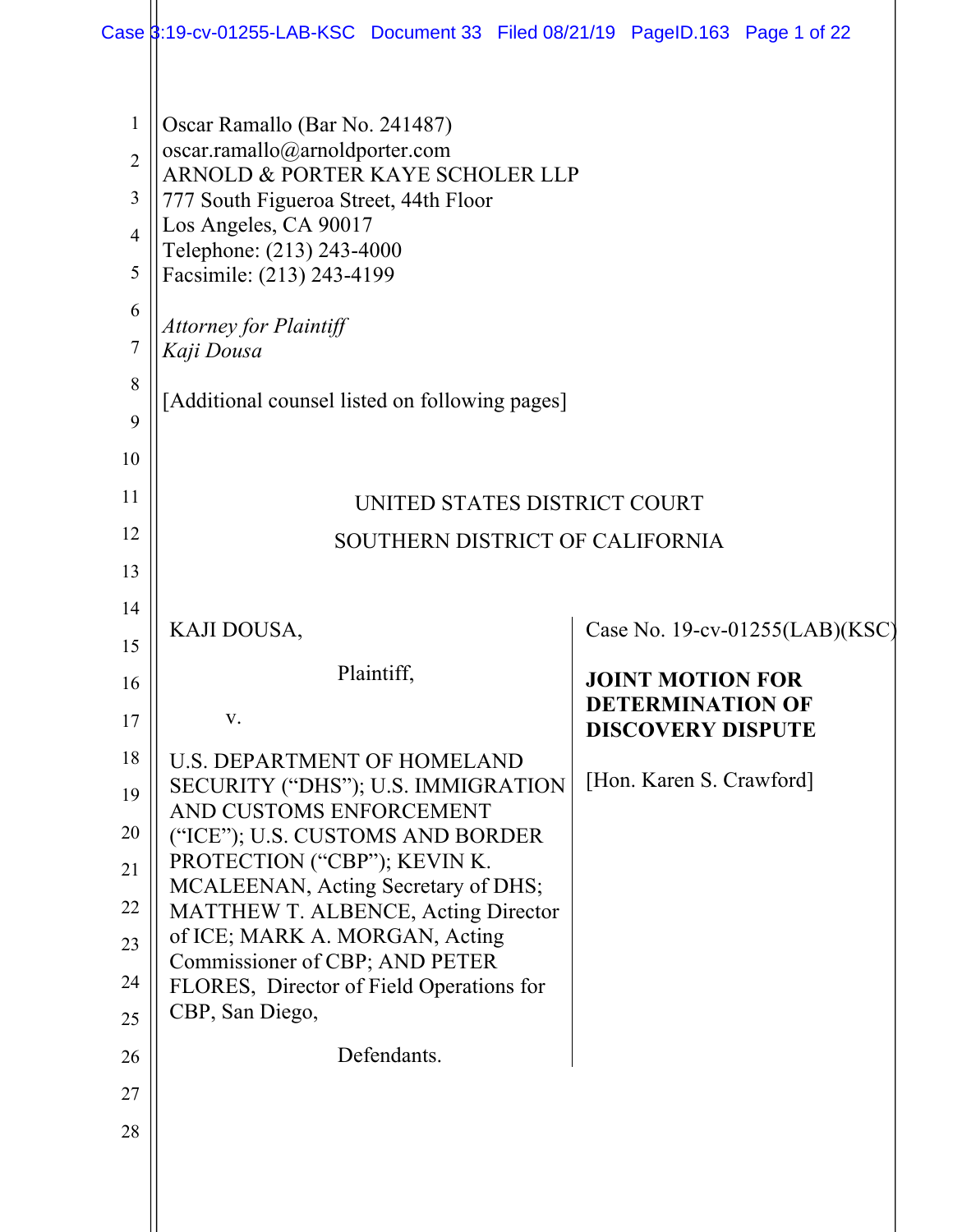| 1              | <b>PLAINTIFF'S POSITION</b>                                                                                                                                                                                                                                                                                               |  |
|----------------|---------------------------------------------------------------------------------------------------------------------------------------------------------------------------------------------------------------------------------------------------------------------------------------------------------------------------|--|
| 2              | WHEREAS, Plaintiff Kaji Dousa filed a Complaint for Declaratory and                                                                                                                                                                                                                                                       |  |
| 3              | Injunctive Relief on July 8, 2019, asserting Retaliation in Violation of the First                                                                                                                                                                                                                                        |  |
| $\overline{4}$ | Amendment (Count 1), Violation of the First Amendment's Free Exercise Clause                                                                                                                                                                                                                                              |  |
| 5              | (Count 2), a Hybrid First Amendment Rights Claim (Count 3), and Violation of the                                                                                                                                                                                                                                          |  |
| 6              | Religious Freedom Restoration Act (Count 4), against Defendants U.S. Department                                                                                                                                                                                                                                           |  |
| $\overline{7}$ | of Homeland Security ("DHS"), U.S. Immigration and Customs Enforcement                                                                                                                                                                                                                                                    |  |
| 8              | ("ICE"), U.S. Customs and Border Protection ("CBP"), Kevin K. McAleenan,                                                                                                                                                                                                                                                  |  |
| 9              | Matthew T. Albence, Mark A. Morgan, and Peter Flores. ECF No. 1.                                                                                                                                                                                                                                                          |  |
| 10             | WHEREAS, Plaintiff then filed a motion for a preliminary injunction on July                                                                                                                                                                                                                                               |  |
| 11             | 25, 2019, with a hearing date of September 23, 2019. ECF No. 25.                                                                                                                                                                                                                                                          |  |
| 12             | WHEREAS, Plaintiff is seeking limited expedited discovery in support of her                                                                                                                                                                                                                                               |  |
| 13             | motion for a preliminary injunction – specifically the following categories of                                                                                                                                                                                                                                            |  |
| 14             | documents <sup>1</sup>                                                                                                                                                                                                                                                                                                    |  |
| 15<br>16       | 1. Any and all documents within the possession, custody, or control of DHS,<br>ICE, or CBP relating to the revocation of Kaji Dousa's Secure Electronic<br>Network of Travelers Rapid Inspection ("SENTRI") pass.                                                                                                         |  |
| 17<br>18<br>19 | 2. Any and all files, including but not limited to any "dossiers," created,<br>kept, or maintained by DHS, ICE, or CBP at any time from January 1,<br>2018 through the present, related to Kaji Dousa.                                                                                                                    |  |
| 20<br>21<br>22 | 3. Any and all documents, dated January 1, 2018 through the present,<br>maintained within a system of records as defined in 5 U.S.C. $\S$ 552a(a)(5)<br>and in possession, custody, or control of DHS, USCIS, ICE, or CBP, to<br>which Plaintiff Kaji Dousa is entitled access under the Privacy Act, 5<br>U.S.C. § 552a. |  |
| 23<br>24       |                                                                                                                                                                                                                                                                                                                           |  |
| 25             |                                                                                                                                                                                                                                                                                                                           |  |
| 26             |                                                                                                                                                                                                                                                                                                                           |  |
| 27             | See Exhibit A to the Declaration of R. Stanton Jones, counsel for Plaintiff ("Jones<br>Decl.").                                                                                                                                                                                                                           |  |
| 28             |                                                                                                                                                                                                                                                                                                                           |  |
|                | JOINT MOTION FOR DETERMINATION OF DISCOVERY DISPUTE                                                                                                                                                                                                                                                                       |  |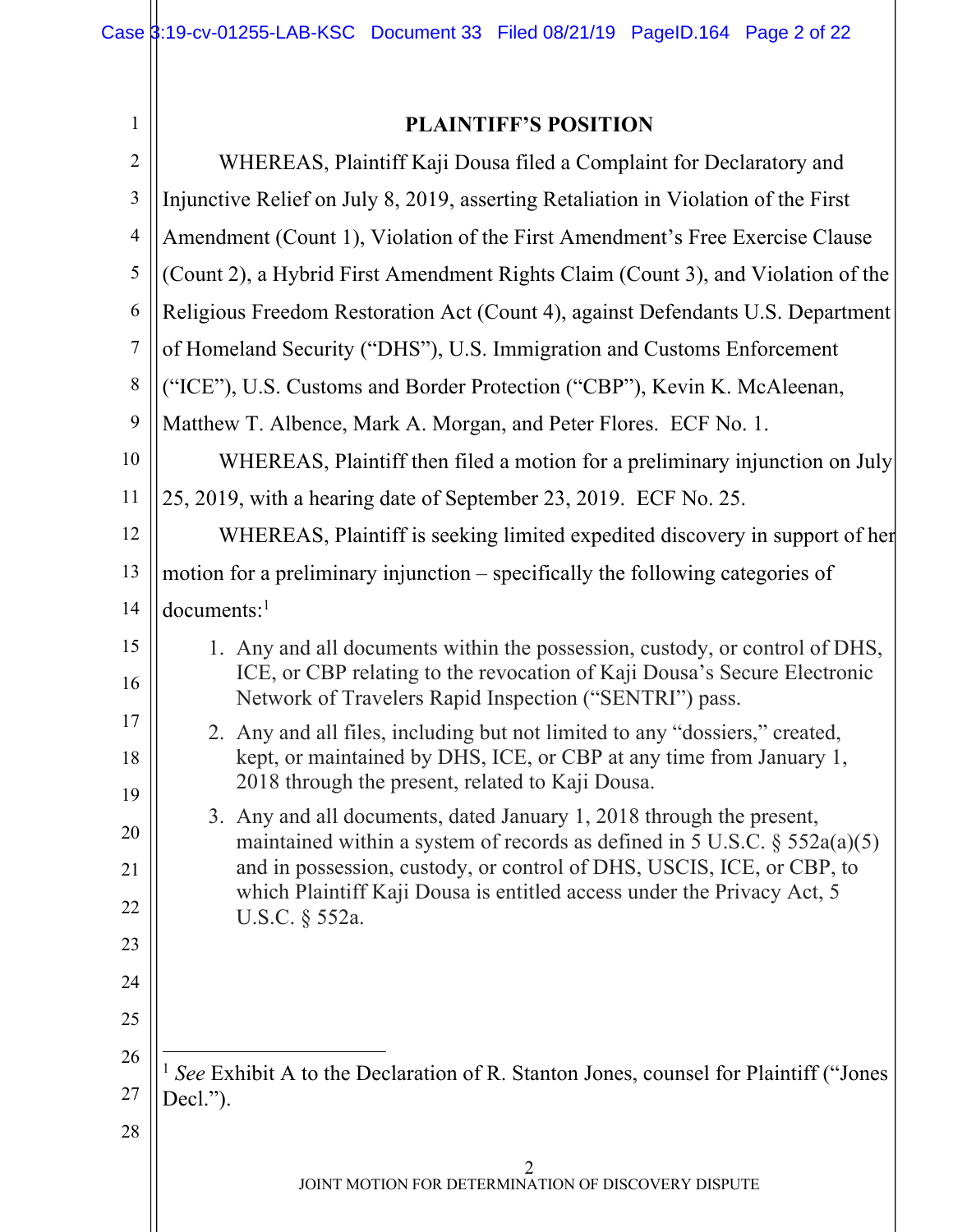1 2 3 WHEREAS, Plaintiff's counsel spoke with Defendants' counsel regarding Plaintiff's request for expedited discovery by phone on July 25, 2019, and the parties thereafter exchanged a number of email messages.

4

5

6

7

WHEREAS, Defendants have agreed to produce only two heavily redacted pages of documents voluntarily, and the parties have reached an impasse with respect to the vast majority of documents that Plaintiff is seeking to discover in advance of the hearing on her motion for a preliminary injunction.

8 9 10 11 12 WHEREAS, Plaintiff asserts that there is good cause for expedited discovery and asks that the Court order Defendants to produce all responsive documents (without withholding based on further objection) no later than ten days following an order from this Court, or by September 9, 2019 (one week before Plaintiff's reply in support of her motion for a preliminary injunction is due), whichever is earlier.

13 14 15 WHEREAS, Defendants maintain that expedited discovery is not justified. NOW, THEREFORE, the parties submit their respective positions as follows:

#### 16

### **A. Introduction**

17 18 19 20 21 Plaintiff Kaji Dousa files this motion seeking limited expedited discovery in support of her motion for a preliminary injunction prohibiting the Defendant government agencies from continuing to target her for adverse treatment because she exercises her fundamental rights of free speech, association, and religious exercise in support of immigrant communities.

22 23 24 25 26 27 Pastor Dousa is a Christian pastor who ministers to, and advocates for, immigrant communities as part of the exercise of her faith. Compl. at ¶ 4-5 (ECF No. 1). She provides pastoral care to migrants, both in the United States and across the Southern Border in Mexico, officiates migrants' weddings, and leads prayerful vigils in opposition to U.S. immigration policy. *Id*. 8-9, 31. Because she engages in these activities—all of which are protected by the First Amendment—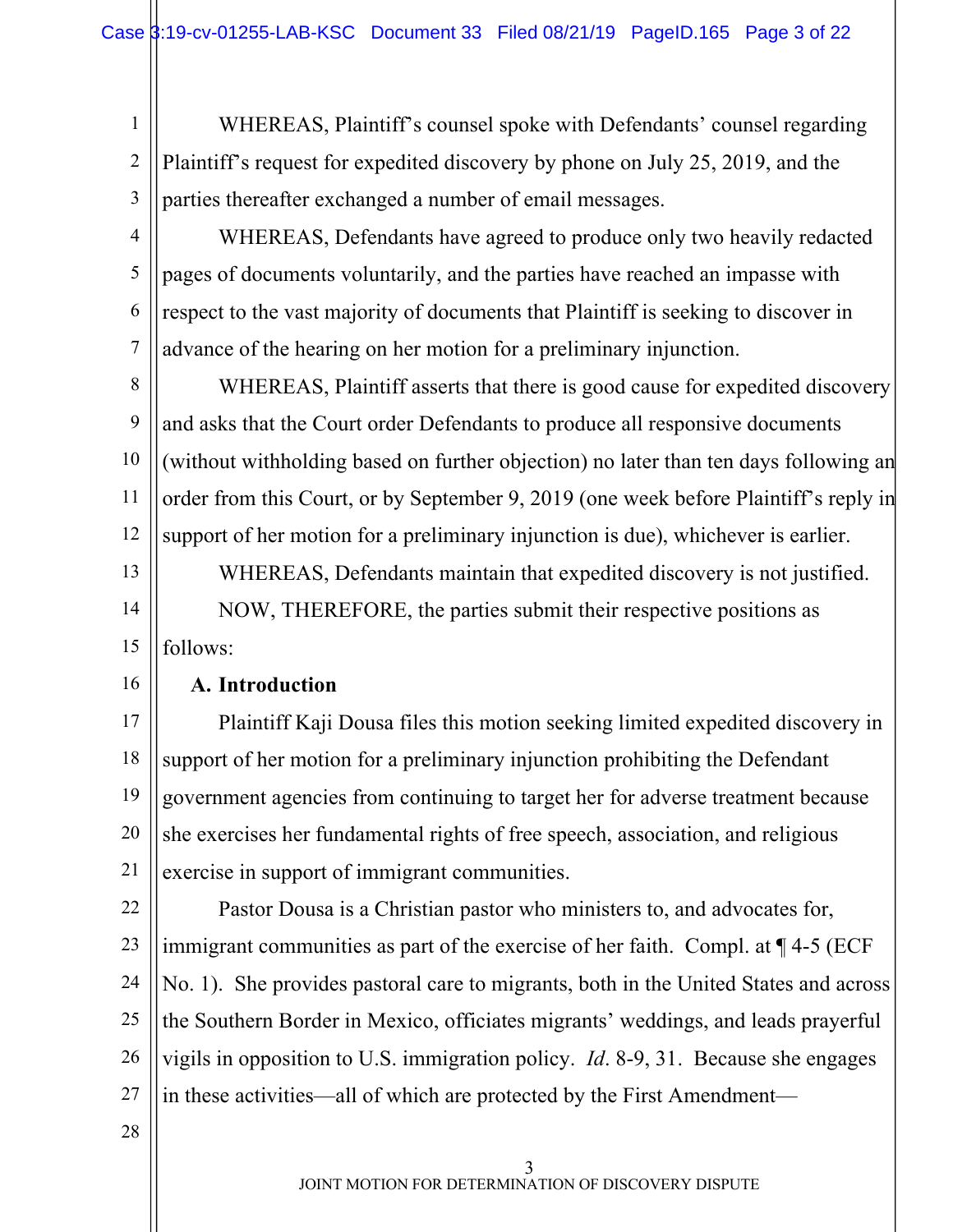1 2 3 4 5 6 7 Defendants have targeted Pastor Dousa for adverse treatment, including revoking border-crossing privileges they once provided her, and subjecting her to unwarranted surveillance, detention, interrogation, and harassment. *Id*. 10-14. And Defendants have done so as part of a disturbing pattern and practice of targeting scores of faith leaders, journalists, and advocates for adverse treatment in order to stifle opposition to U.S. immigration policy, and to punish those who offer comfort, aid, or ministry to migrants. *Id*.

8 9 10 11 12 13 14 15 16 17 18 19 In both her Complaint and motion for a preliminary injunction, Pastor Dousa alleges that Defendants' conduct violates the First Amendment's Free Exercise and Free Speech Clauses, as well as the Religious Freedom Restoration Act, 42 U.S.C. §§ 2000bb *et seq*. Pastor Dousa further alleges that Defendants' actions already have severely harmed her ministry—both in the United States and at the Southern Border—and will continue to inflict further irreparable harm if not enjoined. Accordingly, Pastor Dousa is seeking a preliminary injunction ordering Defendants to comply with the United States Constitution and federal law, to cease their adverse treatment of her, and to restore her status as a "trusted traveler" as part of the Secure Electronic Network for Travelers Rapid Inspection ("SENTRI") program<sup>2</sup>, and restraining Defendants from taking any future adverse action against her based on her protected expression, association, or religious exercise.

20

21 22 23 24 25 26 27 28  $2$  During the course of conferring on this motion, counsel for Defendants initially represented that Pastor Dousa's SENTRI pass currently is "valid and available for use." However, they also acknowledged that "it may be that the SENTRI pass was revoked or suspended for a period of time." *See* Jones Decl. ¶ 8. After Plaintiff sent Defendants her portion of this joint motion, Defendants' counsel produced the two heavily redacted pages attached to the Declaration of Saro Oliveri, which purport to be records related to Pastor Dousa's Global Entry card. *Id.* ¶ 11. Neither these documents, nor Mr. Oliveri's declaration, establish that Pastor Dousa did not also have a SENTRI pass at one point in time (as the declaration implies, it is common to have both), nor do they explain the leaked government documents effectively authenticated by CBP—indicating that Pastor Dousa did in fact have a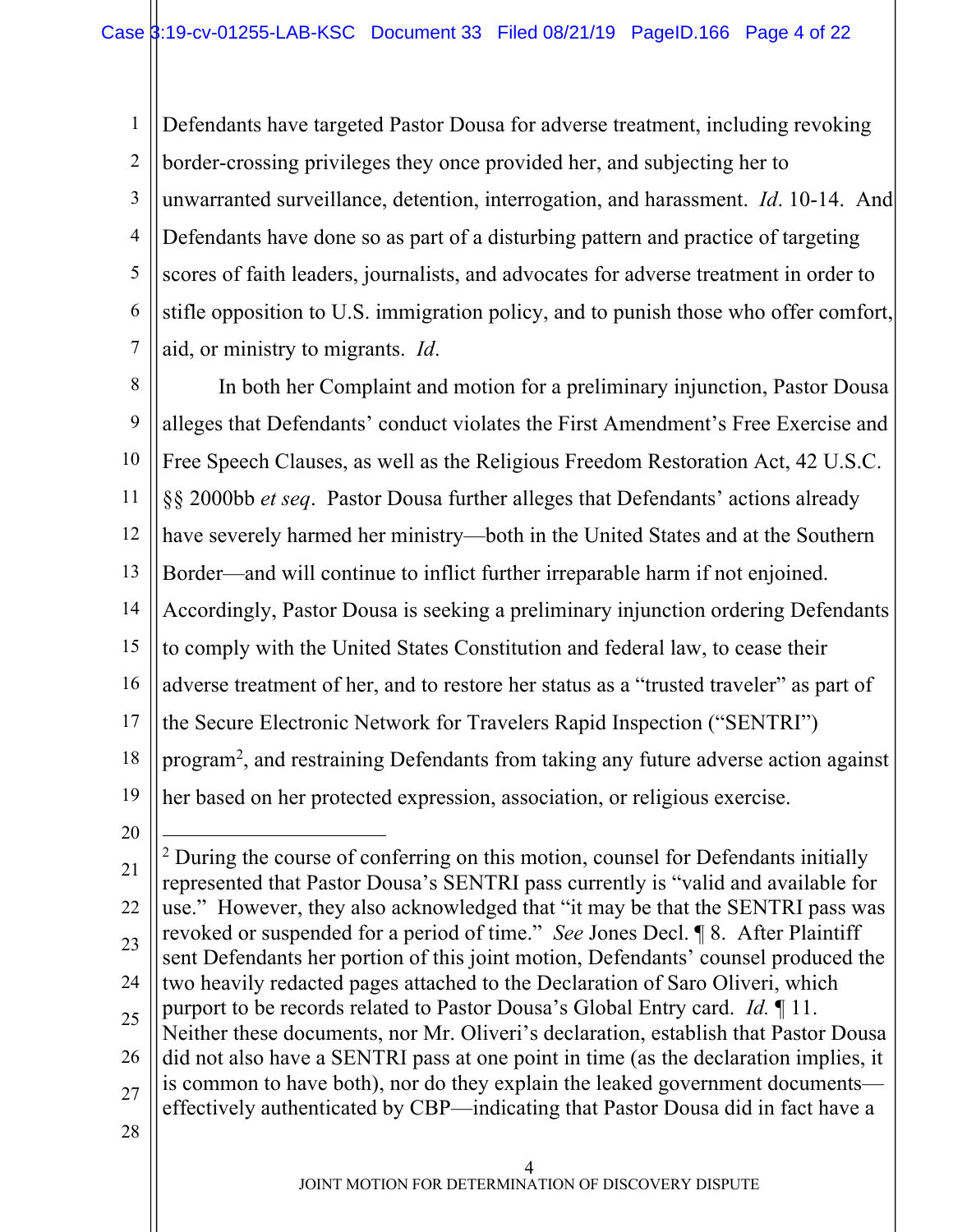| $\mathbf{1}$   | In support of that motion, Pastor Dousa seeks limited expedited discovery                                                                                           |  |
|----------------|---------------------------------------------------------------------------------------------------------------------------------------------------------------------|--|
| $\overline{2}$ | that is directly relevant to the motion and the imminent harm it seeks to prevent.                                                                                  |  |
| $\mathfrak{Z}$ | The discovery Pastor Dousa proposes—three targeted document requests covering a                                                                                     |  |
| $\overline{4}$ | short window of time—is narrowly tailored to seek only limited information in                                                                                       |  |
| 5              | Defendants' possession, custody, and control that pertains specifically to Pastor                                                                                   |  |
| 6              | Dousa. Defendants should be able to locate and produce the documents readily and                                                                                    |  |
| $\overline{7}$ | with minimal effort. Thus, the burden on Defendants, if any, will be insignificant.                                                                                 |  |
| 8              | At the same time, the documents Pastor Dousa seeks, which are in Defendants'                                                                                        |  |
| 9              | exclusive control, bear directly on the relief she is seeking in her motion for a                                                                                   |  |
| 10             | preliminary injunction. In fact, the Privacy Act, 5 U.S.C. § 552a, requires                                                                                         |  |
| 11             | Defendants to produce most, if not all, of the requested information upon request. <sup>3</sup>                                                                     |  |
| 12             | Thus, the benefits of the discovery outweigh any conceivable prejudice to                                                                                           |  |
| 13             | Defendants.                                                                                                                                                         |  |
| 14             | In short, there is good cause for the Court to grant Pastor Dousa's request for                                                                                     |  |
| 15             | limited expedited discovery in connection with her motion for a preliminary                                                                                         |  |
| 16             | injunction. <sup>4</sup>                                                                                                                                            |  |
| 17             |                                                                                                                                                                     |  |
| 18             |                                                                                                                                                                     |  |
| 19             |                                                                                                                                                                     |  |
| 20             | SENTRI pass and that it was revoked as part of "Operation Secure Line." See<br>Compl. ¶ 56-66, 72-73 (ECF No. 1); Jones Decl., Exhibit D.                           |  |
| 21             | <sup>3</sup> Pastor Dousa submitted a separate Privacy Act request to ICE and CBP on June                                                                           |  |
| 22             | 7, 2019, but has not received any responsive documents or information. See Jones<br>Decl. ¶ 4. Defendants' counsel advised Pastor Dousa's counsel that "the process |  |
| 23             | has been taking longer than usual," and was unable to provide even an estimate as                                                                                   |  |
| 24<br>25       | to when the agencies will complete their review, let alone produce responsive<br>documents. $Id. \P$ 7.                                                             |  |
| 26             | <sup>4</sup> Prior to submitting their portion of this motion, Defendants had not raised any                                                                        |  |
| 27             | other or more specific objection to Pastor Dousa's proposed document requests.<br>See Jones Decl. ¶ 9.                                                              |  |
| 28             |                                                                                                                                                                     |  |
|                | 5                                                                                                                                                                   |  |
|                | JOINT MOTION FOR DETERMINATION OF DISCOVERY DISPUTE                                                                                                                 |  |

 $\parallel$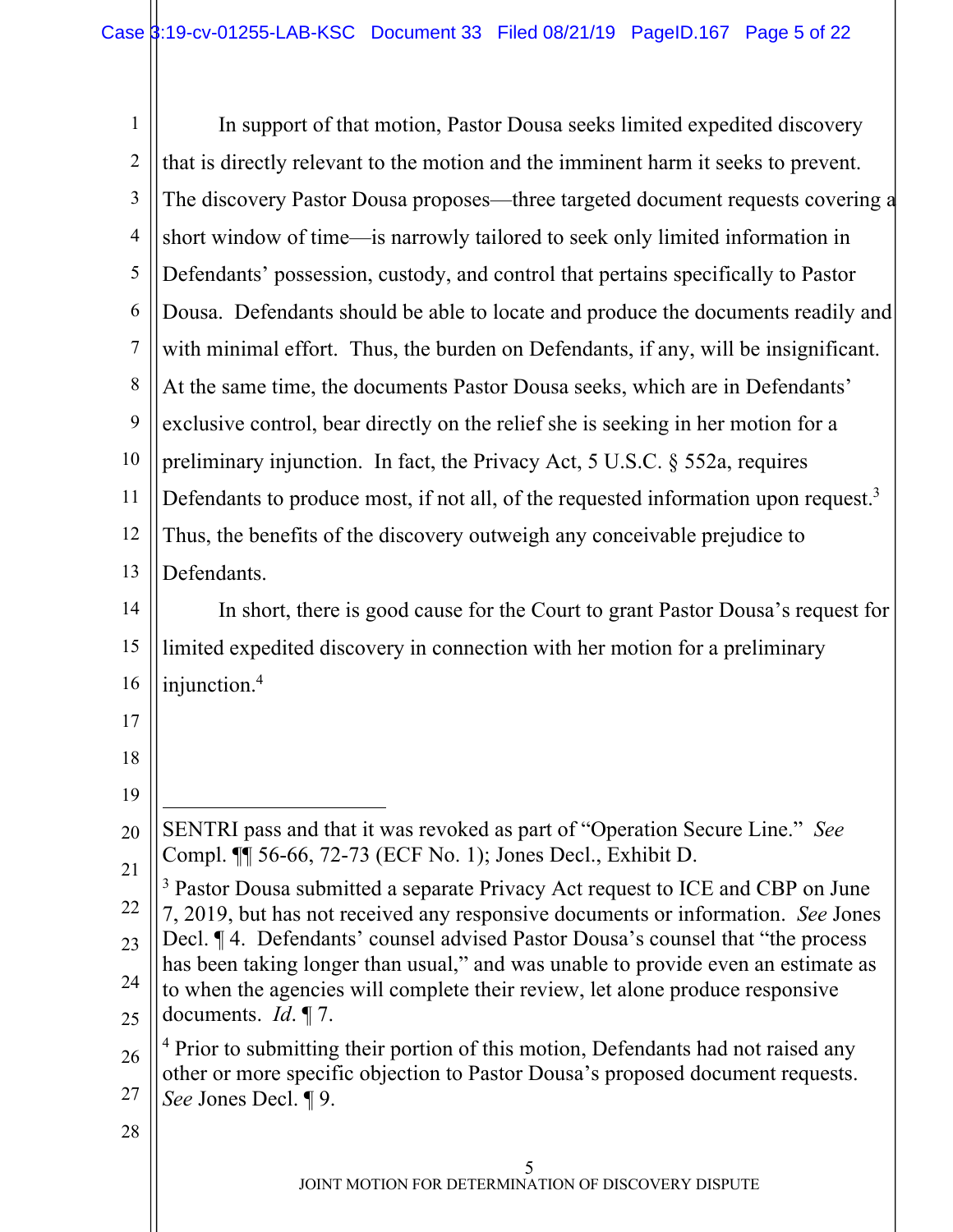1

### **B. The Court Has Discretion to Allow Expedited Discovery**

2 3 4 5 6 7 8 9 10 11 12 13 14 15 16 17 18 19 20 21 22 23 24 25 26 27 28 Although the parties generally may not commence discovery until they have conferred as required by Federal Rule of Civil Procedure 26(f), courts may permit earlier, expedited discovery upon a showing of good cause. *Citizens for Quality Education San Diego v. San Diego Unified School Dist.,* 2018 WL 1150836, \*2 (S.D. Cal. March 5, 2018); *SemiTool Inc., v. Tokyo Electron America, Inc.*, 208 F.R.D 273, 275-76 (N.D. Cal. 2002). Good cause exists "where the need for expedited discovery, in consideration of the administration of justice, outweighs the prejudice to the responding party." *In re Countrywide Fin. Corp. Derivative Litig.*, 542 F. Supp. 2d 1160, 1179 (C.D. Cal. 2008) (quotations omitted). Such discovery is often permitted where it would "better enable the court to judge the parties' interests and respective chances for success on the merits at a preliminary injunction hearing." *Citizens for Quality Education*, 2018 WL 1150836, \*2 (citing *Yokohama Tire Corp. v. Dealers Tire Supply, Inc.,* 202 F.R.D. 612, 613 (D. Ariz. 2001) (quotations and citations omitted)); *see also* Fed. R. Civ. P. 26 advisory committee note (1993) (discovery before the Rule 26 conference "will be appropriate in some cases, such as those involving requests for a preliminary injunction or motions challenging personal jurisdiction"); *Ellsworth Assoc., Inc. v. U.S.*, 719 F. Supp. 841, 844 (D.D.C. 1996) (noting that expedited discovery is "particularly appropriate" when a plaintiff seeks injunctive relief and is routinely granted in cases challenging the constitutionality of government action). Courts examine the requested discovery based on the entirety of the record to date and the reasonableness of the request in light of all surrounding circumstances. *Merrill Lynch, Pierce, Fenner & Smith v. O'Connor*, 194 F.R.D. 618, 624 (N.D. Ill. 2000). Factors commonly considered in determining reasonableness include: "(1) whether a preliminary injunction is pending; (2) the breadth of the discovery requests; (3) the purpose for requesting the expedited discovery; (4) the burden on the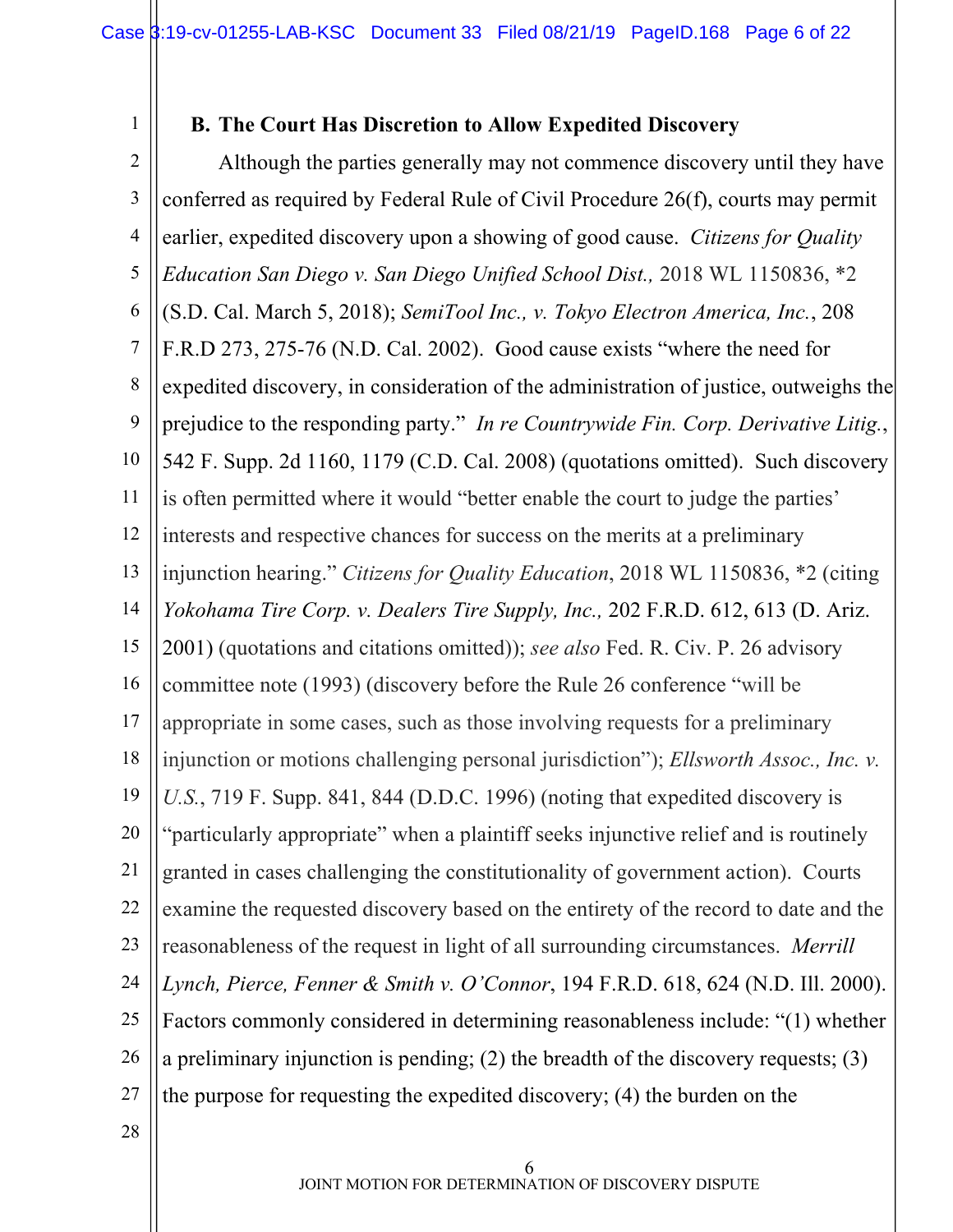1 2 3 defendants to comply with the requests; and (5) how far in advance of the typical discovery process the request was made." *Am. LegalNet, Inc. v. Davis*, 673 F. Supp. 2d 1063, 1067 (C.D. Cal. 2009) (quotations and citations omitted).

4 5 Pastor Dousa's request for limited expedited discovery readily satisfies this standard.

6

# **C. Pastor Dousa Has Good Cause for Seeking Expedited Discovery**

7 8 9 10 11 12 13 There is good cause for the Court to grant Pastor Dousa's request for limited expedited discovery. A motion for preliminary injunction is pending, and the discovery sought is designed to facilitate the Court's full and fair consideration of that motion. Pastor Dousa's requests are narrow and reasonable, and the benefits of requiring Defendants to produce the documents sought prior to the hearing on Pastor Dousa's motion for a preliminary injunction significantly outweigh any potential prejudice or burden to Defendants.

14

15

1. Pastor Dousa's Requests are Directly Relevant to the Pending Preliminary Injunction Motion

16 17 18 19 20 21 22 23 24 25 The documents Pastor Dousa seeks are directly relevant to the Court's consideration of her pending motion for preliminary injunction and prevention of irreparable harm. Pastor Dousa has proposed three document requests narrowly targeted to discover Defendants' motives in revoking her SENTRI pass,<sup>5</sup> subjecting her to extended secondary detention and interrogation at the border, and surveilling her, including whether Defendants took those actions based on Pastor Dousa's First Amendment-protected activities. As courts in this District have observed, in the First Amendment context—where evidence regarding the purpose and effect of challenged conduct is essential to assessing both likelihood of success on the merits and irreparable harm—"it is in the interest of the administration of justice . . . to

26

<sup>27</sup>  $5$  Defendants have not in fact refuted the allegation that they unlawfully revoked Pastor Dousa's SENTRI pass. *See supra* n.2.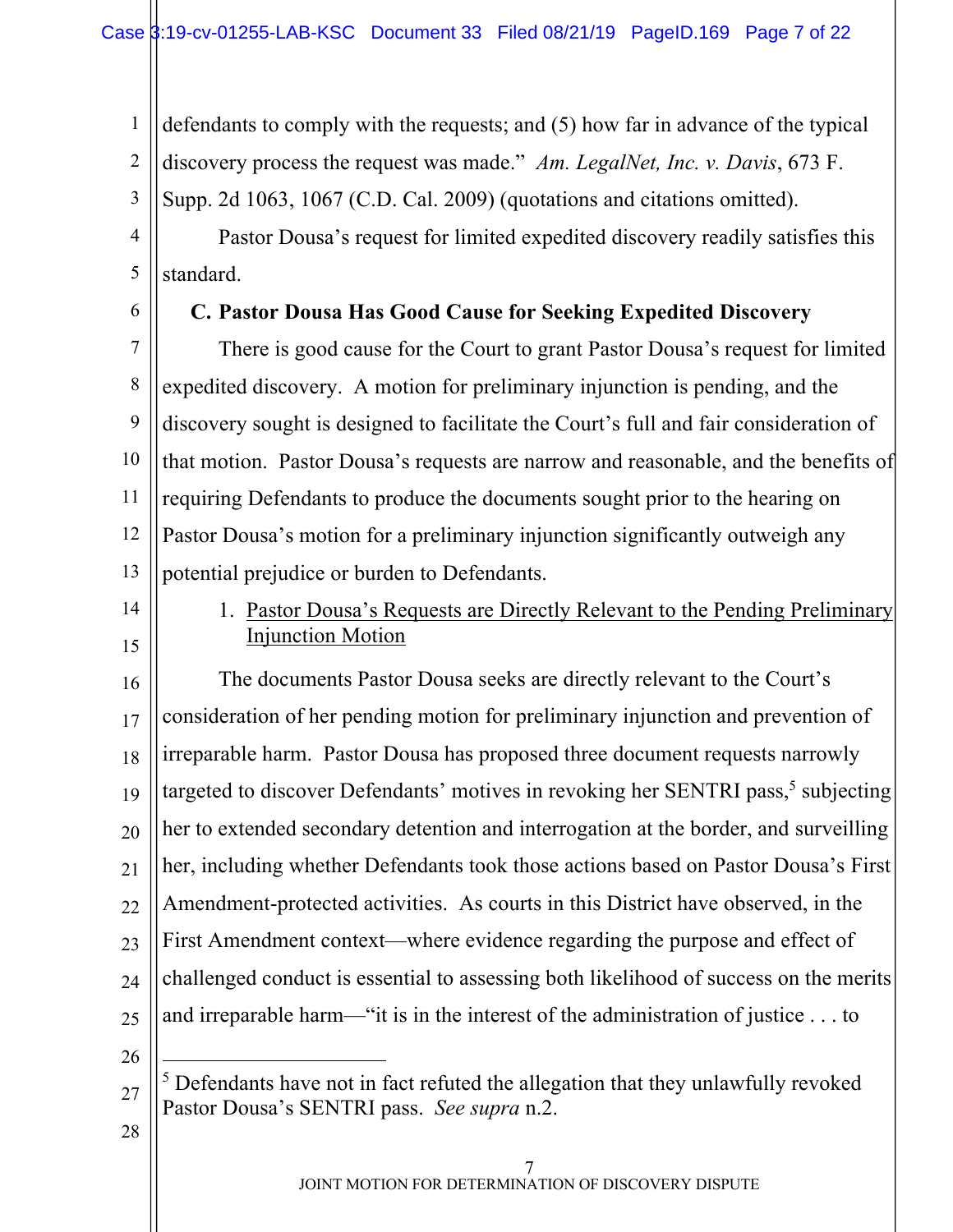1 2 3 4 5 6 7 8 9 10 more fully develop the factual record on Plaintiffs' preliminary injunction motion." *See Citizens for Quality Education*, 2018 WL 1150836, at \*4, \*6 (granting expedited discovery request) (internal citations and quotations omitted); *see also American Beverage Assoc. v. City and County of San Francisco*, 916 F.3d 749, 757-58 (9th Cir. 2019) (where plaintiffs have a colorable First Amendment claim, they have demonstrated that they likely will suffer irreparable harm) (citing *Doe v. Harris*, 772 F.3d 563, 584 (9th Cir. 2014)). Thus, given that Plaintiff's motion for a preliminary injunction is already pending (with a hearing date just over a month away), the possibility that Defendants *may* file a motion to dismiss Plaintiff's Complaint does not change the analysis.

11

2. Pastor Dousa's Requests are Narrowly Tailored and Reasonable

12 13 14 15 16 17 18 19 20 21 Pastor Dousa proposes three narrow document requests. The first request seeks documents related to revocation of her SENTRI border-crossing privileges, a recent and discrete event. The second request seeks files or "dossiers" Defendants maintain on Pastor Dousa. As a U.S. citizen and faith leader with no criminal record or unusual international travel habits, there is little reason for Defendants to have any, let alone voluminous, documents responsive to this request—and Defendants have not provided any meaningful explanation to the contrary. The third request seeks records to which Pastor Dousa is legally entitled pursuant to the Privacy Act, 5 U.S.C. § 552a, and which, in any event, may overlap entirely with the first and second requests.

22 23

### 3. Defendants Will Not Be Prejudiced or Burdened by the Limited Discovery Sought

24 25 26 27 Finally, responding to Pastor Dousa's proposed discovery requests will not impose any significant burden on Defendants. In light of the specific and narrow scope of Pastor Dousa's requests—each is limited to records created in the last 20 months and each is likely to include only records maintained in files organized and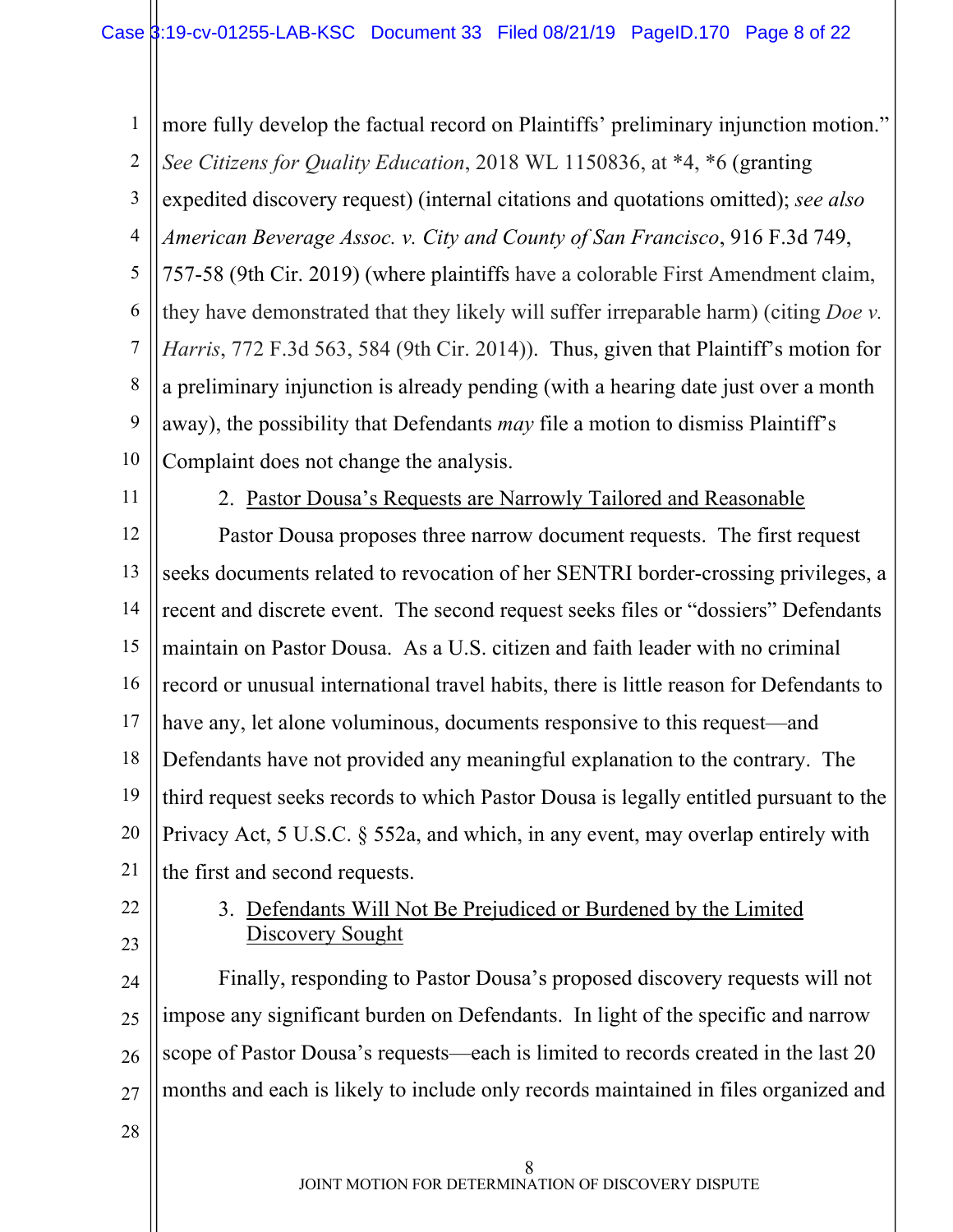1 2 3 4 5 6 7 8 9 10 11 12 13 14 searchable by Pastor Dousa's name—Defendants should be able to gather responsive documents with minimal time and effort. Further, Pastor Dousa already has attempted to secure the documents at issue by other means. Over two months ago, Pastor Dousa submitted a Privacy Act request, to which Defendants were legally required to respond **within 20 working days**. *See* 6 C.F.R. § 5.6(c). To date, Pastor Dousa has received no substantive response, and Defendants are unable even to provide an estimate as to when the agencies' review will be complete, let alone when responsive documents will be produced.<sup>6</sup> See Jones Decl.  $\P\P$  4, 7. Expedited discovery is the only way to ensure that Defendants timely produce these documents such that the Court can consider them in adjudicating Pastor Dousa's preliminary injunction motion. Moreover, expedited discovery need not delay the hearing on Pastor Dousa's motion for a preliminary injunction, provided Defendants respond in a timely manner. Expedited discovery therefore will not prejudice or burden Defendants in any way.

15

## **D. Defendants Have No Immediate Need to Depose Pastor Dousa**

16 17 18 19 20 21 22 23 Defendants' suggestion that they should be permitted to take the deposition of Pastor Dousa if she is granted expedited discovery (raised for the first time in their portion of this briefing) misses the point. Defendants have exclusive control of the documents and information that Pastor Dousa is seeking by this motion, and the expedited discovery of those documents will aid the Court in deciding whether a preliminary injunction is merited. Defendants' desire to depose Pastor Dousa about supposed "inconsistencies" in her declaration does not serve the same purpose—or really any immediate purpose.

24 25

<sup>26</sup> 27  $6$  Defendants' suggestion that the Court should be "wary" of allowing discovery in this case to interfere with the FOIA process is entirely without merit.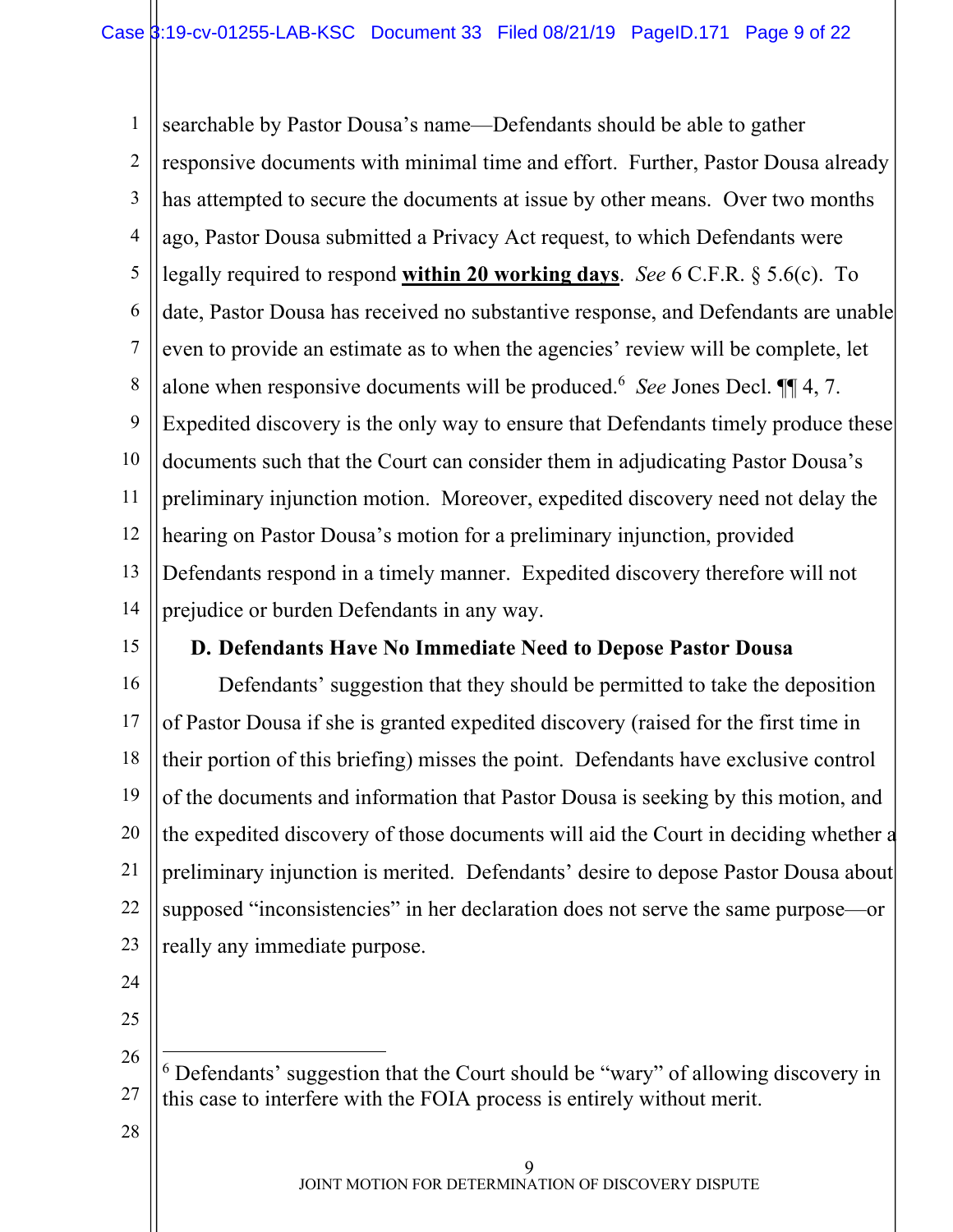In any event, Defendants should not be permitted to depose Pastor Dousa more than once. If the Court were to order her deposition on an expedited basis, it should also make clear that Defendants will not be permitted another bite at the apple later in the litigation.

**E. Conclusion**

 For the foregoing reasons, Pastor Dousa respectfully requests that the Court order Defendants to respond to her proposed document requests and produce responsive documents (without withholding based on further objection)<sup>7</sup>, no later than ten days following an order from this Court, or by September 9, 2019, whichever is earlier.

| 16 |                                                                                                         |
|----|---------------------------------------------------------------------------------------------------------|
| 17 |                                                                                                         |
| 18 |                                                                                                         |
| 19 |                                                                                                         |
| 20 |                                                                                                         |
| 21 |                                                                                                         |
| 22 |                                                                                                         |
| 23 |                                                                                                         |
| 24 |                                                                                                         |
| 25 |                                                                                                         |
| 26 | Pastor Dousa requests that the Court order Defendants to respond without further                        |
| 27 | objection in order to ensure there is no delay in resolving her motion for a<br>preliminary injunction. |
| 28 |                                                                                                         |
|    | 10<br>JOINT MOTION FOR DETERMINATION OF DISCOVERY DISPUTE                                               |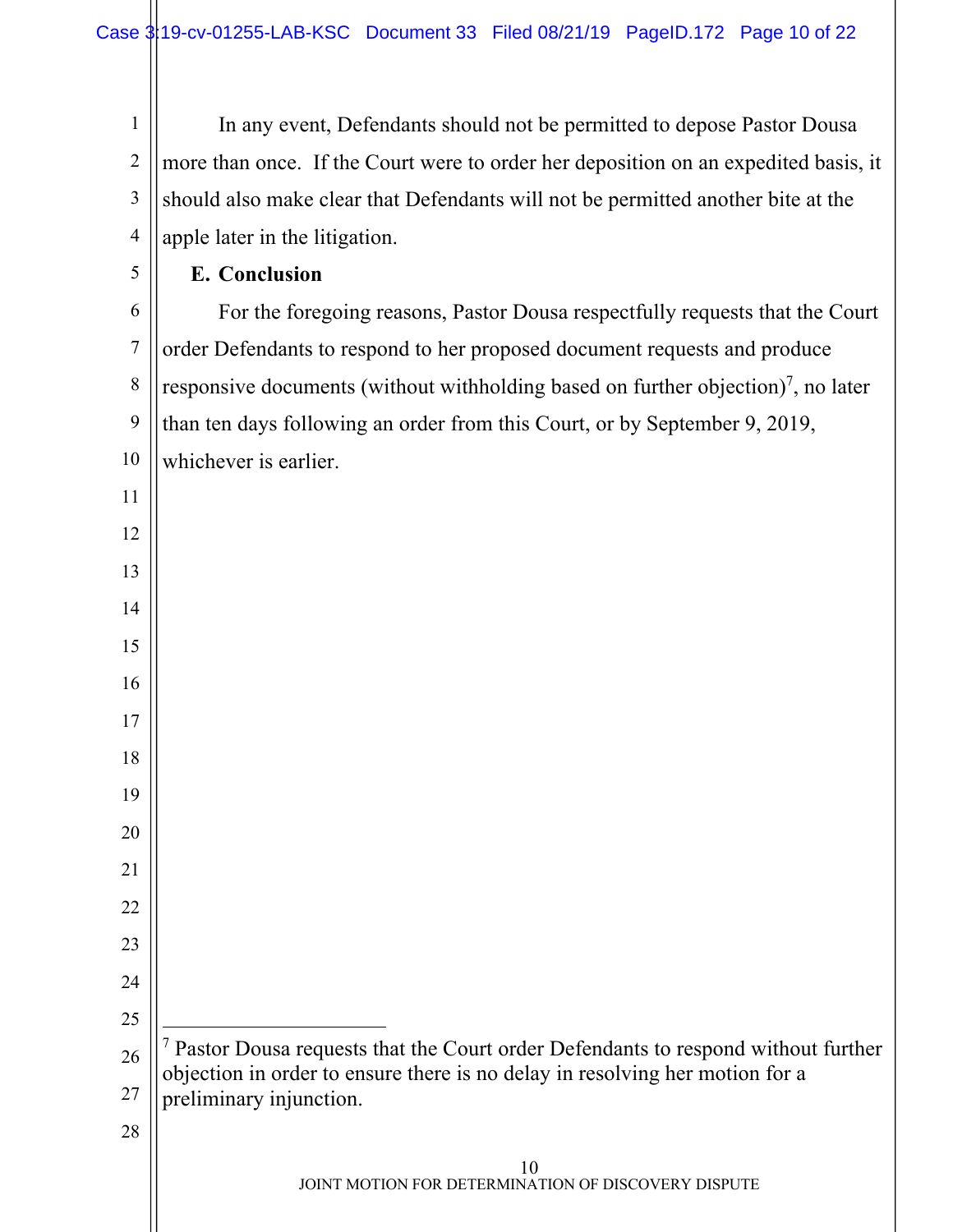# Case  $3|19$ -cv-01255-LAB-KSC Document 33 Filed 08/21/19 PageID.173 Page 11 of 22

| $\mathbf{1}$   | Dated: August 21, 2019 | Respectfully submitted,                                                   |
|----------------|------------------------|---------------------------------------------------------------------------|
| $\overline{2}$ |                        | By: /s/ Oscar Ramallo                                                     |
| 3              |                        |                                                                           |
| 4              |                        | ARNOLD & PORTER KAYE SCHOLER LLP                                          |
| 5              |                        | Oscar Ramallo                                                             |
| 6              |                        | oscar.ramallo@arnoldporter.com<br>R. Stanton Jones (pro hac vice)         |
| 7              |                        | stanton.jones@arnoldporter.com                                            |
| 8              |                        | William C. Perdue (pro hac vice)<br>william.perdue@arnoldporter.com       |
|                |                        | Ada Añon (pro hac vice)                                                   |
| 9              |                        | ada.anon@arnoldporter.com                                                 |
| 10             |                        | Christian D. Sheehan (pro hac vice)<br>christian.sheehan@arnoldporter.com |
| 11             |                        | Jaba Tsitsuashvili (Bar No. 309012)                                       |
| 12             |                        | jaba.tsitsuashvili@arnoldporter.com                                       |
| 13             |                        | Leah J. Harrell (pro hac vice)<br>leah.harrell@arnoldporter.com           |
| 14             |                        | Jean Chang (pro hac vice)                                                 |
| 15             |                        | jean.chang@arnoldporter.com                                               |
| 16             |                        | PROTECT DEMOCRACY PROJECT, INC.                                           |
| 17             |                        | Stephanie Llanes (pro hac vice)                                           |
| 18             |                        | stephanie.llanes@protectdemocracy.org<br>Anne Tindall (pro hac vice)      |
| 19             |                        | anne.tindall@protectdemocracy.org                                         |
| 20             |                        | Genevieve Nadeau (pro hac vice)<br>genevieve.nadeau@protectdemocracy.org  |
| 21             |                        | Ben Berwick (pro hac vice)                                                |
| 22             |                        | ben.berwick@protectdemocracy.org                                          |
| 23             |                        | Attorneys for Plaintiff Kaji Dousa                                        |
| 24             |                        |                                                                           |
| 25             |                        |                                                                           |
| 26             |                        |                                                                           |
| 27             |                        |                                                                           |
| 28             |                        |                                                                           |
|                |                        | 11                                                                        |
|                |                        | JOINT MOTION FOR DETERMINATION OF DISCOVERY DISPUTE                       |
|                |                        |                                                                           |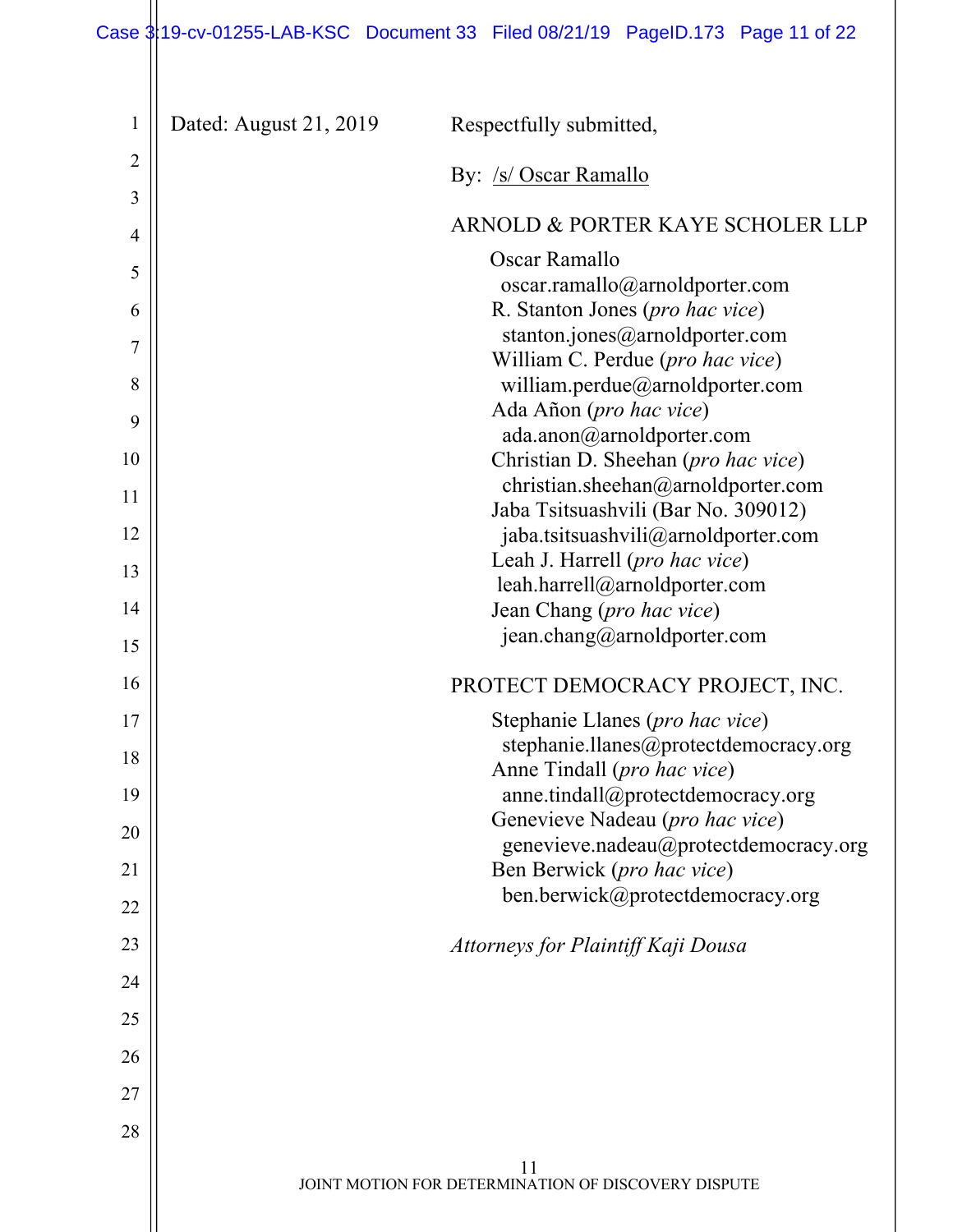#### **DEFENDANTS' POSITION**

#### **I.**

#### **Introduction**

4 5 6 7 8 9 10 11 12 13 14 15 "The government is permitted to engage in legitimate law enforcement activities such as surveillance and secondary screening at the border." Plaintiff's Mot. for Prelim. Inj., ECF No. 25-1 at 24:20-22. That is exactly what occurred here. On January 2, 2019 – one day after Customs and Border Protection ("CBP") was forced to use tear gas to deter a large group of migrants attempting to cross the Mexican border illegally – Plaintiff was subjected to secondary screening at the San Ysidro port of entry when she returned to the United States. Plaintiff was released in less than 45 minutes and her Global Entry pass was not revoked or suspended at that (or any) time. In fact, approximately three months later, Plaintiff crossed into Mexico and used the same Global Entry pass at the same port of entry upon her return. Plaintiff's Global Entry pass remains valid and is not scheduled to expire until 2022.<sup>8</sup>

16

1

2

<sup>17</sup> 18 19 20 21 22 23 24 25 26 27 28 Plaintiff appears to confuse Global Entry with SENTRI, which are both components of CBP's Trusted Traveler Program. Both Global Entry and SENTRI allow members of those programs expedited entry into the United States from Mexico and Canada via land ports. Global Entry also links to a member's passport and allows expedited entry when flying into the United States. With respect to a person returning to the United States from Mexico on foot or in an automobile, Global Entry and SENTRI provide the same expedited clearance benefits. Plaintiff's Global Entry pass has never been suspended or revoked. *See* Declaration of Saro Oliveri ("Oliveri Decl."), ¶¶ 3-4. Mr. Oliveri's search also turned up no evidence that Plaintiff ever had a SENTRI pass, and Plaintiff has produced no SENTRI application or SENTRI card to refute this fact. The only document Plaintiff has produced as evidence of her alleged enrollment in the SENTRI program is one that contains an image of her photograph with a statement indicating her SENTRI status has been revoked. But, as Plaintiff concedes, that document was published by a local news station which claims the image was leaked by an undisclosed internal CBP source. Because the source of the document is unknown at this time, and discovery into its origin has not yet begun, the government does not concede that the document is authentic. Nor does Plaintiff produce any evidence that anyone at CBP has confirmed its authenticity.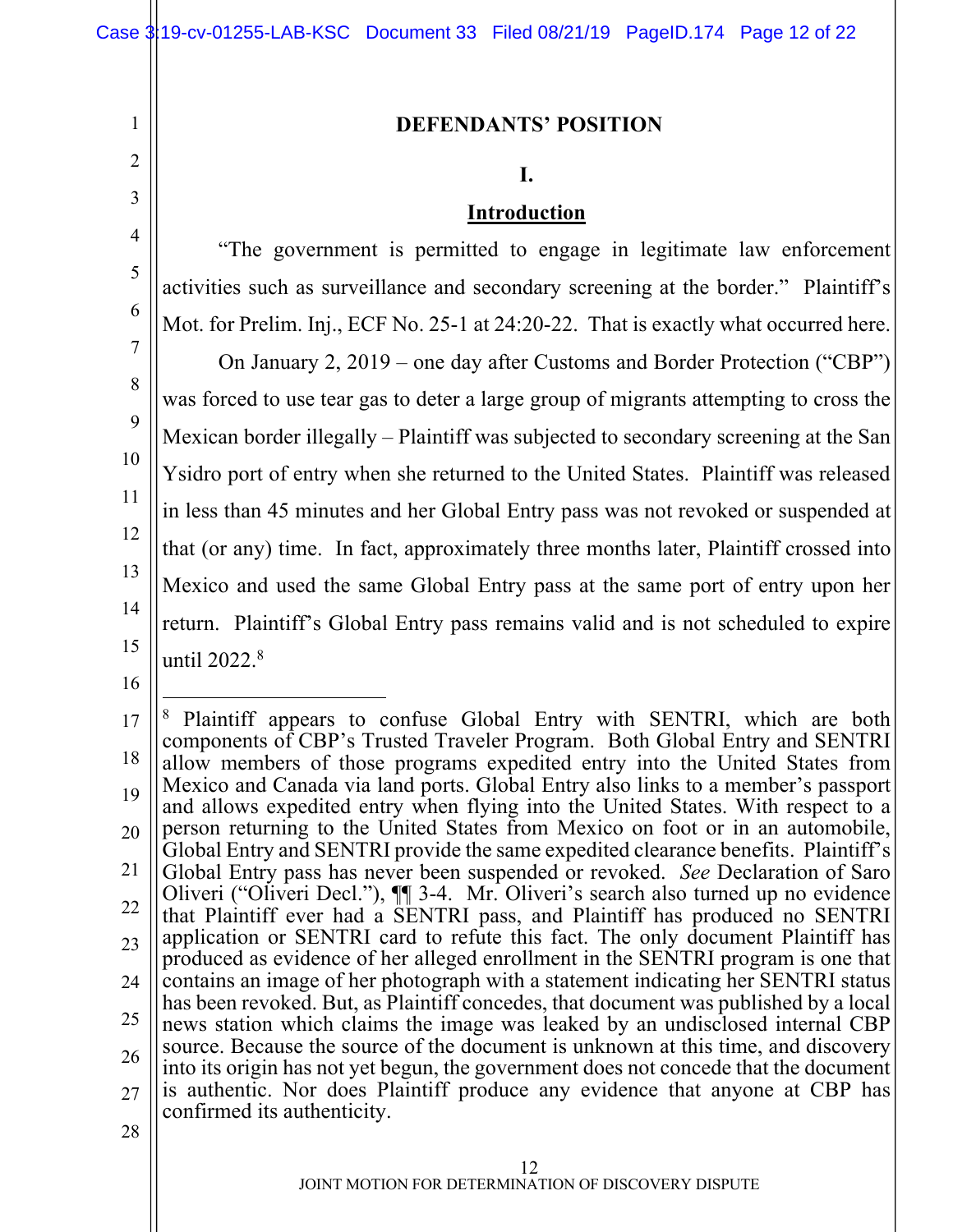1 2 3 4 5 6 7 8 9 10 Given these facts, Plaintiff does not come close to meeting the standard for a preliminary injunction, let alone expedited discovery. Specifically, no good cause exists for expedited discovery because: (1) there is no immediate threat or emergency that justifies a deviation from the normal discovery rules; (2) Plaintiff's complaint is likely subject to a motion to dismiss; (3) Plaintiff's request that the Court order the government to produce documents "without further objection" and within 10 days creates a significant burden; (4) some of the information called for in Plaintiff's requests implicates governmental and law enforcement privileges; and (5) the government has already voluntarily produced information demonstrating that Plaintiff's Global Entry pass has never been revoked.

11 12 13 14 15 16 17 In short, Plaintiff has not suffered any harm, let alone an unconstitutional deprivation of rights. Plaintiff remains free to travel to Mexico, practice her religion, and voice her opposition to U.S. immigration policy. This lawsuit should therefore be subject to the normal discovery rules. In the unlikely event the Court permits expedited discovery, however, the government should be allowed to depose Plaintiff regarding the contents of the declaration she filed in support of her motion for a preliminary injunction.

18 19 **A. There Is No Immediate Threat Or Emergency Justifying Expedited Discovery**

20 21 22 23 24 25 26 Among the factors the Court must consider in determining whether good cause for expedited discovery exists is whether the requesting party will suffer harm absent a deviation from the normal discovery rules. *See Megaupload, Ltd. v. Universal Music Grp., Inc.*, No. 11-CV-6216 CW (JSC), 2012 WL 243687, at \*3 (N.D. Cal. Jan. 25, 2012) (noting courts generally permit early discovery when "there is ongoing harm or the evidence sought is in danger of destruction or loss"). Here, no imminent threat exists.

- 27
- 28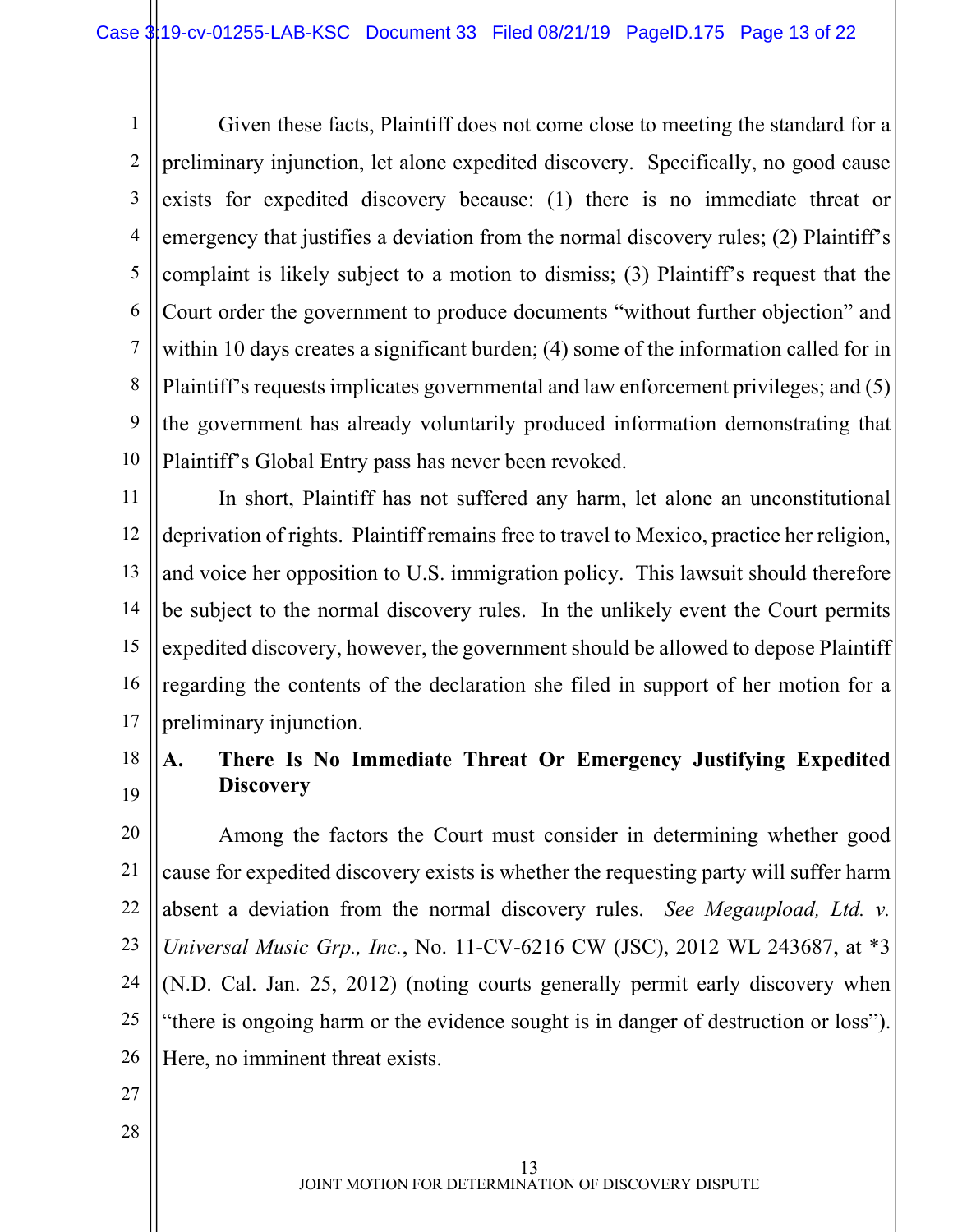1 2 3 4 5 6 7 8 9 10 11 12 13 14 15 16 17 18 19 The core allegation at the heart of Plaintiff's suit – that she was "singled out" for secondary screening on January 2, 2019 – occurred more than eight months ago. Approximately three months following that event, Plaintiff crossed into Mexico and returned through the same port of entry using the same Global Entry pass without incident. Oliveri Decl., ¶¶ 5-6. Plaintiff then waited almost four additional months before filing this suit. Plaintiff has never been prevented from crossing the border, nor does she allege any intent to travel to Mexico in the near future. And even if she did, there is no evidence her ability to travel would be impacted. In other words, no emergency exists to justify a deviation from the normal discovery rules. *See Al Otro Lado, Inc. v. Nielsen*, No. 17-CV-2366-BAS (KSC), 2019 WL 1057387, at \*3 (S.D. Cal. Mar. 6, 2019) (denying motion for expedited discovery on similar facts because immigrant rights group failed to articulate "any imminent irreparable harm that could be prevented by the Court allowing expedited discovery, as opposed to discovery conducted under the typical timing requirements of the Federal Rules of Civil Procedure"); *see also Fuhu, Inc. v. Toys "R" Us, Inc.*, No. 12-CV-2308-WQH (WVG), 2012 WL 12870313, at \*3 (S.D. Cal. Oct. 4, 2012) (noting that "if Plaintiffs were acting under exigent circumstances as they claim," Plaintiff's motion for expedited discovery should "have been filed earlier, rather than two weeks after discovering the alleged wrongdoing that created the emergency").  $9$ 

<sup>21</sup> 22 23 24 25 26 27 28 9 Plaintiff contends she is afraid to cross the U.S.-Mexico border due to the alleged conduct of CBP. But this assertion is not credible. In fact, Plaintiff recently boasted on her Twitter feed @KajiDousa that "Because I have a voice and won't be intimidated – even by the most powerful government in the world – I am suing #DHS #ICE #CBP." *See* Declaration of Ernest Cordero, Jr. ("Cordero Decl."), Exhibit 1, p. 1. Plaintiff also does not shy away from controversy or engagement. Rather, as evident from her Twitter postings, she is an experienced activist who regularly networks with organizations seeking to bring about political and social change in various areas, especially with respect to U.S. immigration policy. *Id*. The Court may take judicial notice of the Twitter feed pursuant to Federal Rule of Evidence 201(b). *Dzinesquare, Inc. v. Armano Luxury Allowys, Inc*., No. 14-CV-01918-JVS (JCGTx), 2014 WL 12597154, at \*3 (C.D. Cal. Dec. 22, 2014).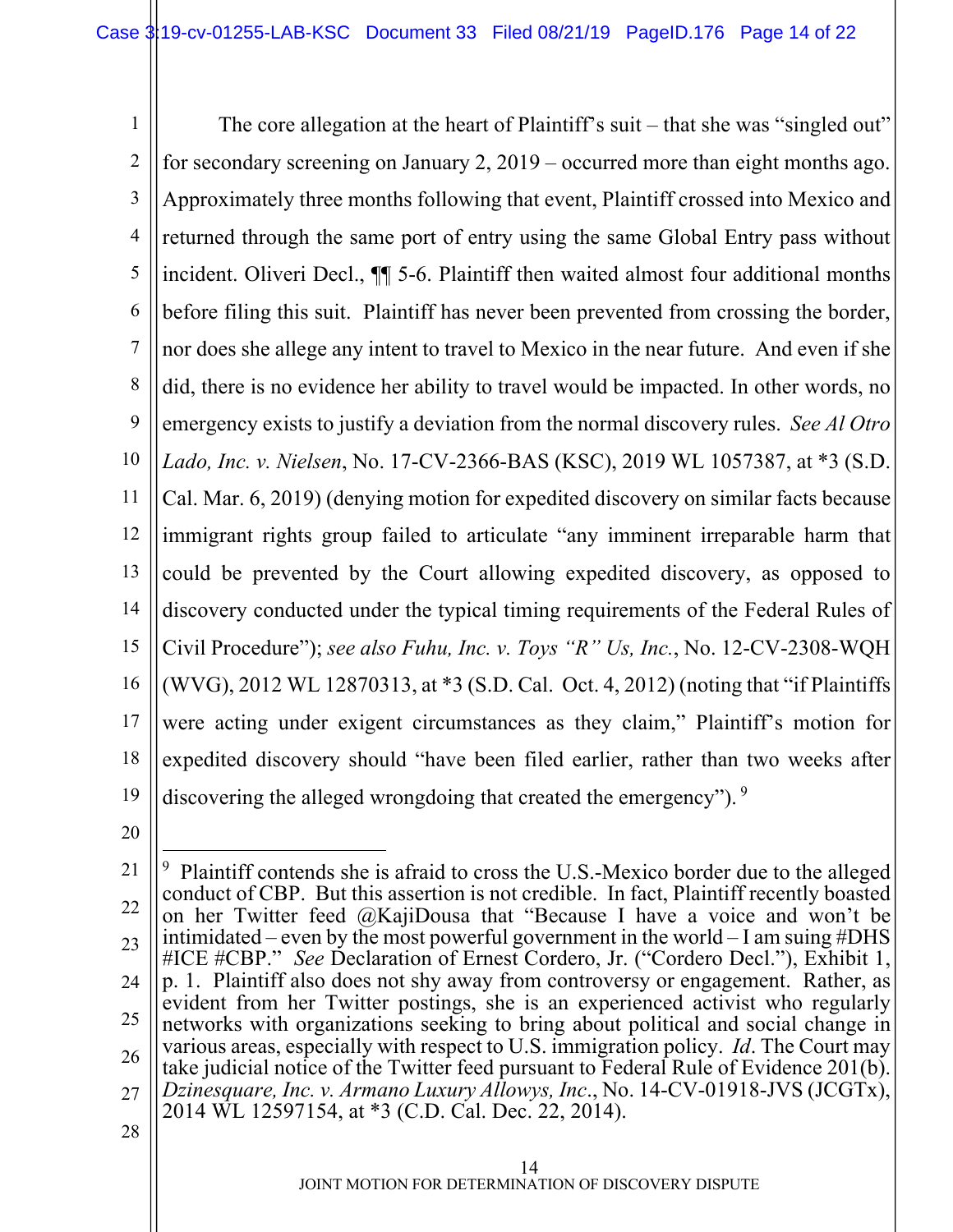1 2 3 4 5 6 7 8 9 10 11 12 13 14 The fact that Plaintiff has filed a motion for a preliminary injunction does not change this result. *Am. LegalNet, Inc. v. Davis*, 673 F. Supp. 2d 1063, 1066 (C.D. Cal. 2009) ("[E]xpedited discovery is not automatically granted merely because a party seeks a preliminary injunction."). In fact, a review of Plaintiff's pending motion reveals no missing piece of evidence that Plaintiff believes is necessary to prove her entitlement to injunctive relief. *See* ECF No. 25-1. For this additional reason, expedited discovery should be denied. *See Palermo v. Underground Solutions, Inc.*, No. 12-CV-1223-WQH (BLM), 2012 WL 2106228, at \*2 (S.D. Cal. June 11, 2012) (denying motion for expedited discovery in part because "the Court has reviewed [plaintiff's] motion for preliminary injunction and . . . it does not identify any missing facts or need for discovery"); *Fuhu*, 2012 WL 12870313, at \*3 ("With Plaintiffs' concessions that they have all of the information that they need for the upcoming TRO hearing, the Court is at a loss to understand why expedited discovery is necessary.").

15

# **B. Plaintiff's Complaint Is Likely Subject To A Motion To Dismiss**

16 17 18 19 20 21 22 23 Expedited discovery is also unwarranted because Plaintiff's complaint is likely subject to a motion to dismiss. Although no response to the complaint is due for some time, a preliminary review of Plaintiff's allegations indicates that Plaintiff suffered no actual harm, let alone an unconstitutional deprivation of rights.<sup>10</sup> Moreover, even if Plaintiff could articulate some cognizable injury, Plaintiff's requested relief is so vague that it is legally infirm. *See Van Dyke v. Regents of University of California*, 815 F. Supp. 1341, 1345-46 (C.D. Cal. 1993) (granting motion to dismiss complaint seeking injunction preventing defendants from

24

<sup>25</sup> 26 27  $10$  Notably, the government's right to conduct searches at an international border is broad and requires no probable cause. *See United States v. Cotterman*, 709 F.3d 952, 960 (9th Cir. 2013) (noting that "border searches are generally deemed 'reasonable simply by virtue of the fact that they occur at the border'") (citing *United States v. Ramsey*, 431 U.S. 606, 616 (1977)).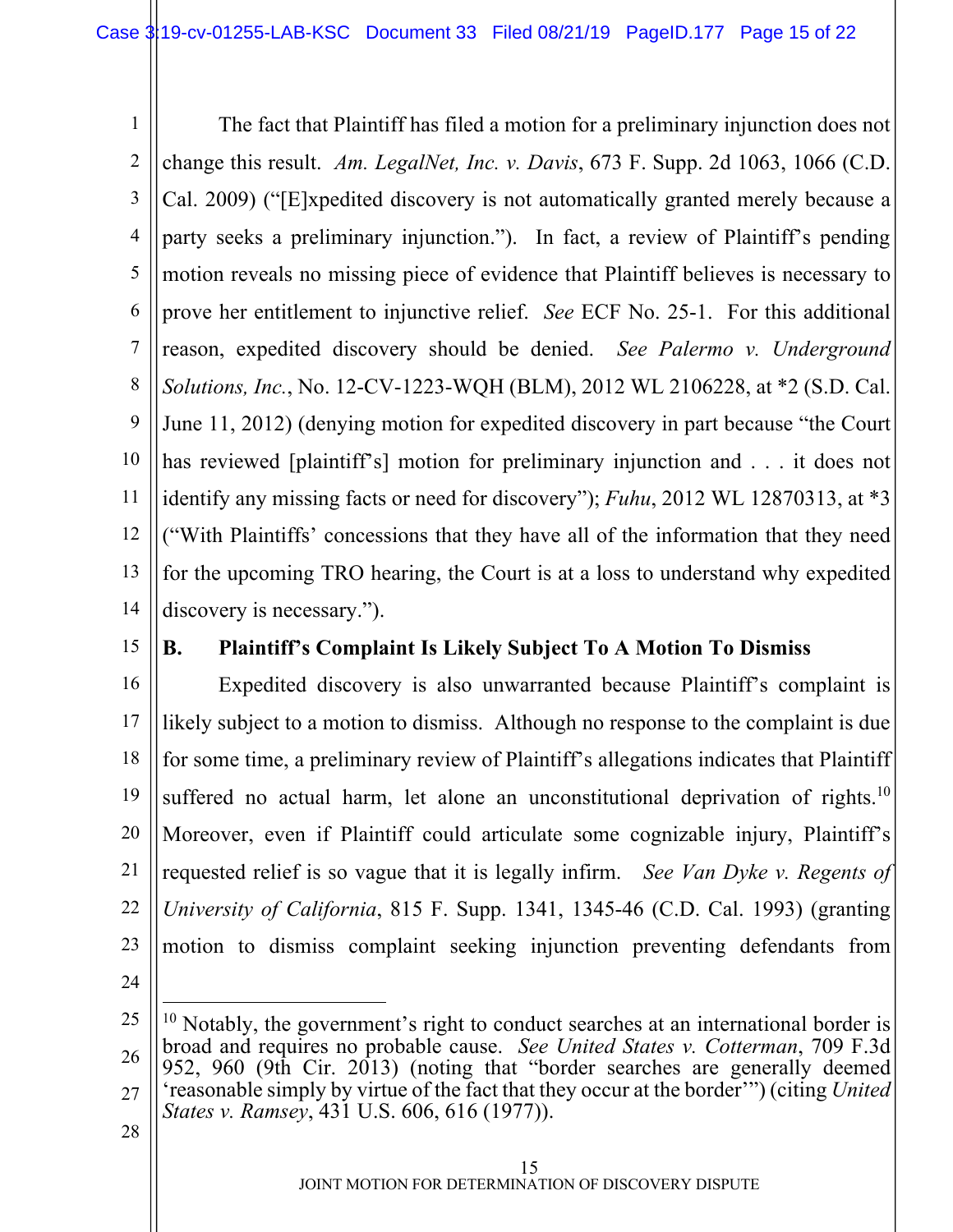1 2 3 4 5 6 7 8 9 10 11 12 13 14 15 16 interfering with plaintiffs' religion as vague, overbroad and impossible to enforce). Given that Plaintiff's complaint is likely subject to legal challenge, early discovery is particularly unjustified. *See Lycurgan, Inc. v. Griffith*, No. 14-CV-548-JLS (BGS), 2017 WL 2709740, at \*5 (S.D. Cal. June 22, 2017) (finding no good cause for expedited discovery in part because "the Court should first be given an opportunity to decide defendants' pending Motions to Dismiss, which appear to raise potentially valid legal challenges"); *Profil Institut Fur Stoffwechselforschung Gmbh v. Profil Institute For Clinical Research*, No. 16-CV-2762-LAB (BLM), 2016 WL 7325466, at \*4 (S.D. Cal. Dec. 16, 2016) ("The Court's resolution of the pending motion to dismiss will significantly impact the scope and permissibility of any discovery."). At the very least, discovery should not commence until the government answers Plaintiff's complaint, which will give the Court an opportunity to evaluate Plaintiff's requests in the context of what is ultimately at issue. *See Pofil Institut*, 2016 WL 7325466 at \*4 (denying expedited discovery in part because "Defendant's answer, when and if filed, will further define the proper scope of discovery").

17

### **C. Plaintiff's Requests Present A Significant Burden**

18 19 20 21 22 23 24 25 26 27 Contrary to Plaintiff's suggestion, Plaintiff's discovery requests will also create a significant burden at this early stage. Essentially, Plaintiff's requests require the Department of Homeland Security ("DHS") to produce all documents in its "possession, custody, or control" that might refer or relate to Plaintiff. Given the size and number of different components contained within DHS, complying with this request is not a simple matter that can be carried out "readily and with minimal effort." Moreover, the conditions under which Plaintiff seeks to force DHS to respond are extreme. Specifically, Plaintiff asks the Court to enter an order requiring the government to comply "without further objection" and within 10 days. There is no justification for an order forcing the government to waive all of its objections,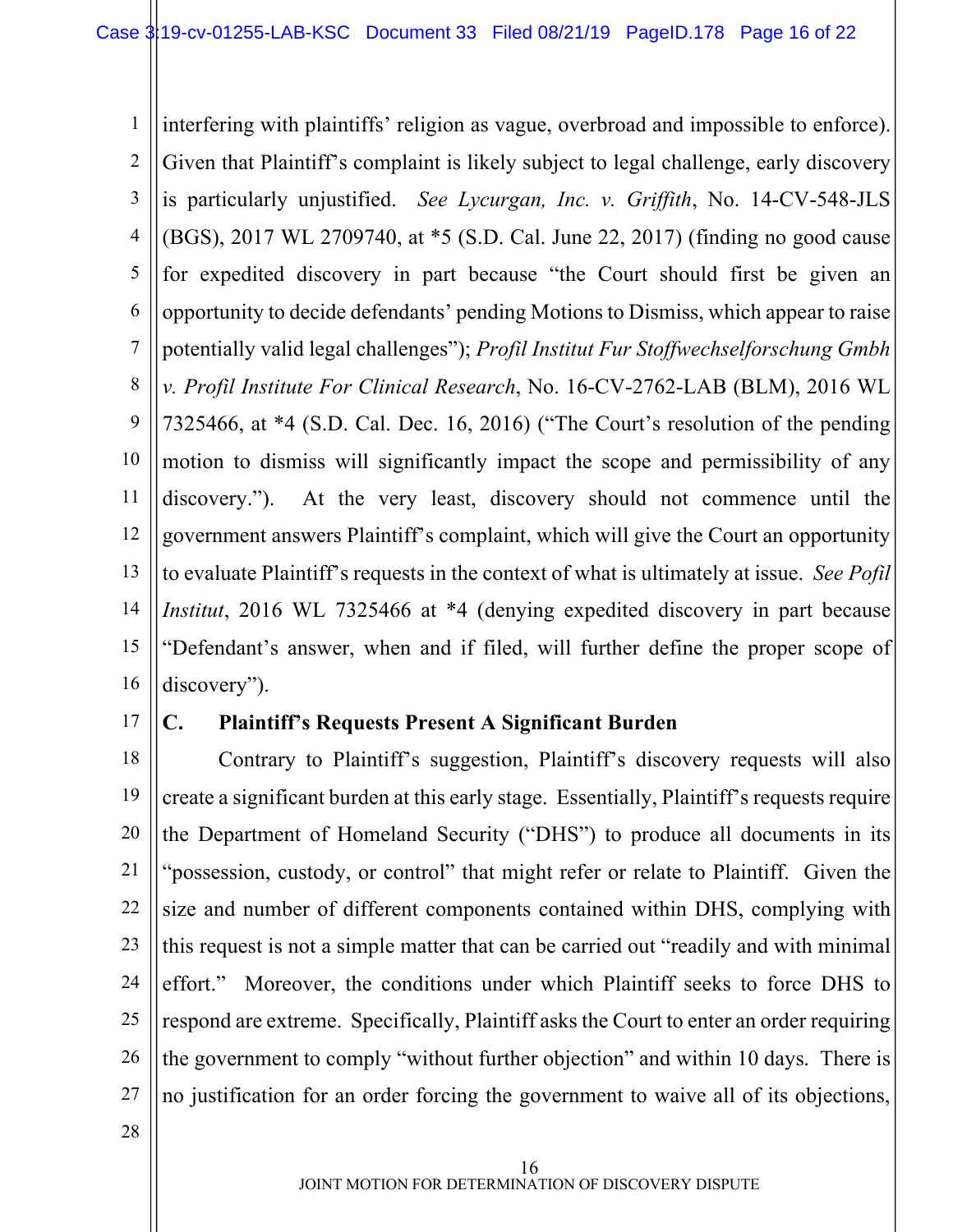1 2 3 4 5 6 7 8 and compelling DHS to respond within 10 days creates a colossal burden. *See Palermo*, 2012 WL 2106228 at \*3 (finding requests unduly burdensome because) they appear "to be a vehicle to conduct the entirety of [plaintiff's] discovery prior to the Rule 26(f) conference"). Again, Plaintiff fails to demonstrate how she will be irreparably harmed if forced to make these document requests under the normal rules. *See Am. LegalNet*, 673 F. Supp. 2d at 1071 (finding no evidence the plaintiff "will be irreparably harmed by delaying the broad-based discovery it now requests until after the initial conference between the parties under Rule 26(f)").

# 9 10

# **D. Plaintiff's Requests Implicate Governmental And Law Enforcement Privileges**

11 12 13 14 15 16 17 18 19 20 21 22 Plaintiff's requests raise additional and significant burdens in the context of this case. Specifically, Plaintiff's requests implicate a number of privileges applicable to CBP's law enforcement mission. *See Paco v. United States Customs and Border Protection*, Civ. No. 14-5017 (MLC), 2016 WL 344522, at \*5-6 (D. N.J. Jan. 27, 2016) (finding CBP properly withheld information related to the revocation of plaintiff's Global Entry membership on a number of grounds, including FOIA exemptions applicable to privacy interests and law enforcement records). This is precisely why Plaintiff has yet to receive documents in response to her FOIA request.<sup>11</sup> As a result, if discovery is permitted at this early stage, the government will be forced to assert a number of privileges, creating an additional burden and most likely leading to additional motion practice. *See Al Otro Lado*, 2019 WL 1057387 at \*3 (denying expedited discovery in part because the proposed discovery

23

<sup>24</sup> 25 26 27  $11$  The Court should be particularly wary of permitting expedited discovery to the extent it might conflict with, undermine or circumvent the FOIA process that is currently underway. *See Hines v. United States*, 736 F. Supp. 2d 51, 53 (D. D.C. 2010) (noting that exhaustion of FOIA administrative remedies is generally required before seeking judicial review to prevent premature interference with agency processes, provide the agency an opportunity to correct errors, and enable an adequate record for review).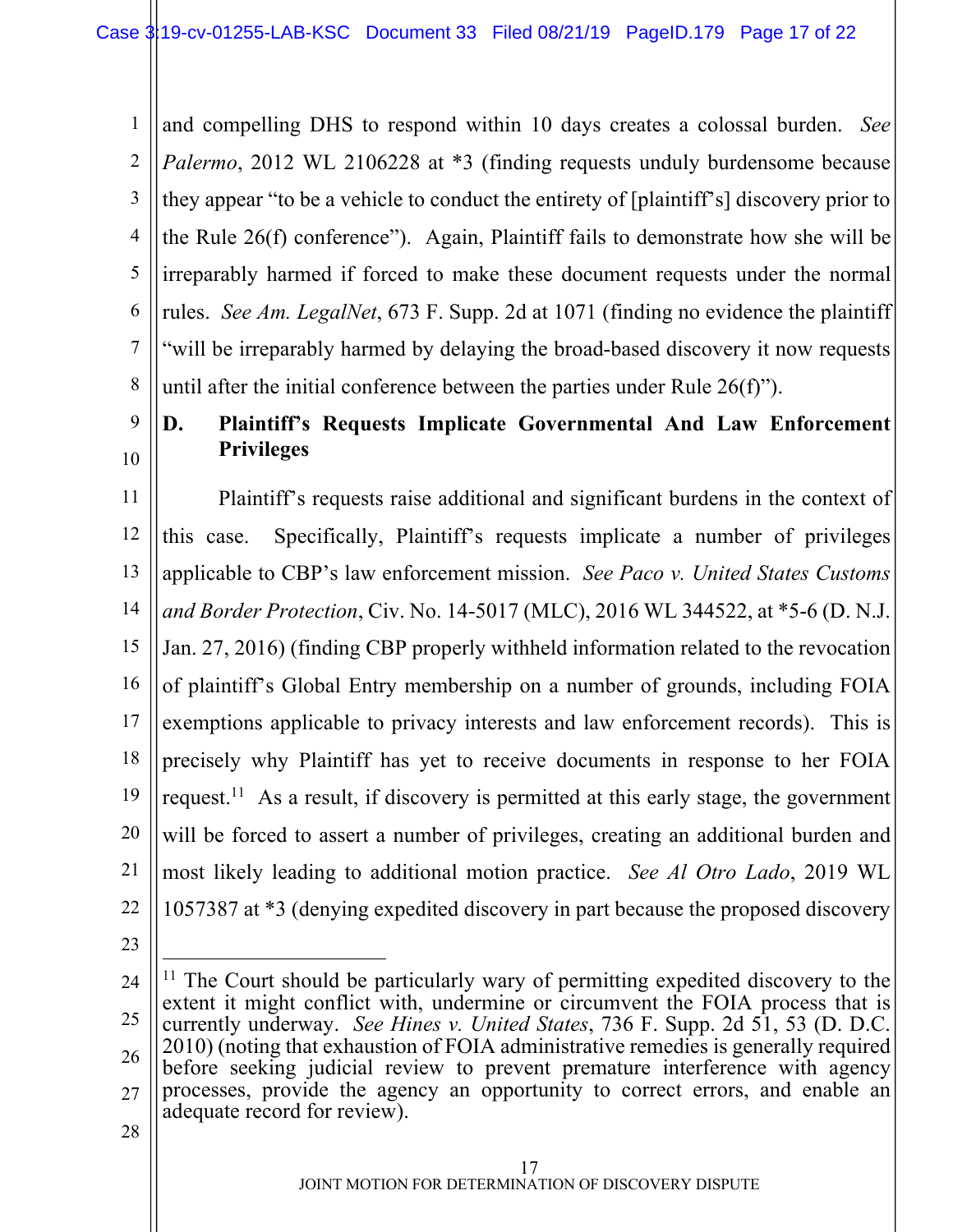1 2 3 requests "may implicate qualified privileges that are available to governmental and law enforcement agencies" and therefore "place an additional burden on defendants in responding").

4 5

# **E. The Government Has Already Voluntarily Produced Information That Negates Plaintiff's Core Allegation**

6 7 8 9 10 11 12 13 14 15 16 Setting the lack of good cause aside, Plaintiff's request for expedited discovery should be denied because the government has already voluntarily produced information negating the central allegation in Plaintiff's complaint. Specifically, the government voluntarily produced a record of all of Plaintiff's crossings from Mexico into the United States within last 18 months, including evidence that Plaintiff's Global Entry pass is valid and not scheduled to expire until 2022. Oliveri Decl. at ¶ 4. This information refutes Plaintiff's allegation that her expedited access has been revoked and provides yet another reason to follow the normal discovery rules. *See Am. LegalNet*, 673 F. Supp. 2d at 1070 (finding no good cause for expedited discovery in part because evidence proffered by the defense lies "in stark contrast to the inference [plaintiff] asks the Court to draw").

17 18

# **F. If The Court Permits Plaintiff to Conduct Expedited Discovery, the Government will Request an Order Permitting it to Depose Plaintiff**

19 20 21 22 23 24 25 26 Finally, in the event the Court permits Plaintiff to conduct expedited discovery, the government will seek an order allowing it to depose Plaintiff on the topics contained in her declaration filed in support of her motion for a preliminary injunction. A review of that declaration reveals a number of inconsistencies with the allegations contained in Plaintiff's complaint. For example, Plaintiff's complaint states unequivocally that Plaintiff "no longer has access to the expedited screening she enjoyed as a SENTRI holder," yet Plaintiff's declaration makes no mention of ever possessing a SENTRI card and seems to admit that her Global Entry card has

27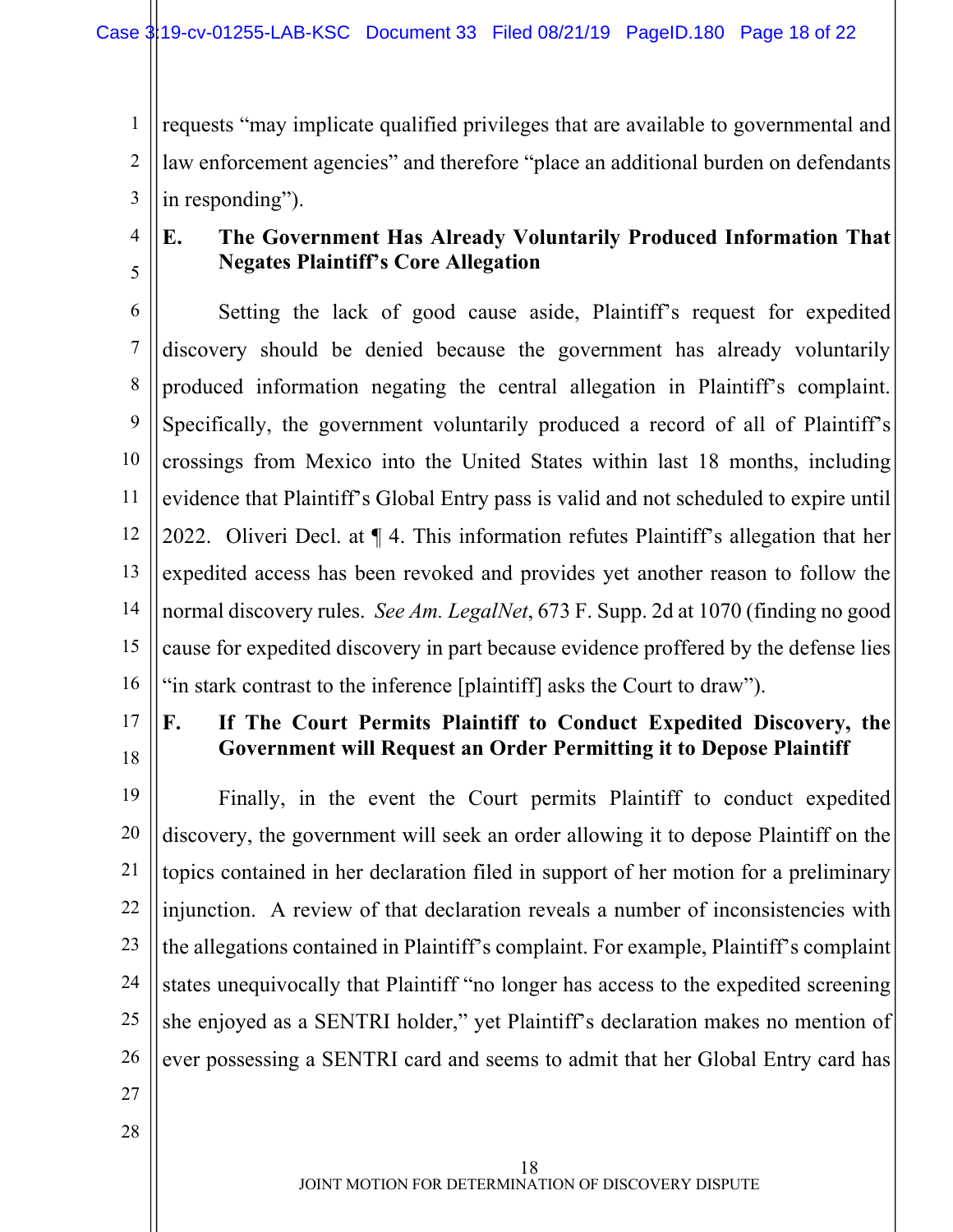1 2 3 4 5 6 7 never been revoked. *Compare* Compl., ECF No. 1 at ¶ 82 *with* Plaintiff's Decl., ECF No. 25-1 at ¶ 27. Plaintiff's alleged possession and use of a SENTRI card purportedly suspended or revoked by CBP is a key assertion underlying her request for expedited discovery and a preliminary injunction. For this reason, counsel for the government sent Plaintiff's attorneys an email on August 19, 2019 requesting Plaintiff's production of a copy of her alleged SENTRI card. As set forth in the email:

If Pastor Dousa was issued a SENTRI card as she contends, the best evidence of this would be the card itself. The documents submitted as part of the joint motion do not state whether she still has the card or, if not, what happened to it. Since the alleged SENTRI card is key to the ongoing dispute, I believe the Court would be interested in knowing the physical card's status and the last time Pastor Dousa used the card to enter the U.S. Our information is that even if she did have a SENTRI card, she has not used it for at least the past 18 months. Hopefully, the Court is not being requested to resolve a dispute that involves, in part, an alleged SENTRI membership that is of no consequence because Pastor Dousa uses only her Global Entry card/membership when she enters the U.S.

16 17 18 19 *See* Cordero Decl., ¶ 4 and Exhibit 2. The following day, Plaintiff's attorneys responded that they did not agree with the government's position and did not produce a copy of the card. It therefore appears that the only way to obtain information from Plaintiff on the status of her SENTRI card is to take her deposition.

20 21 22 23 24 25 26 Similarly, Plaintiff's declaration claims that she "fear[s] travelling across the border to Mexico," yet says nothing about her trip to Mexico in April 2019 or her use of her Global Entry pass upon her return. *See* Plaintiff's Decl., ECF No. 25-1 at ¶ 42. The ability to cross examine Plaintiff regarding her alleged fear serves an immediate purpose because that alleged fear forms the basis of her claim that she is entitled to a preliminary injunction. Plaintiff's declaration is also replete with vague

27

8

9

10

11

12

13

14

15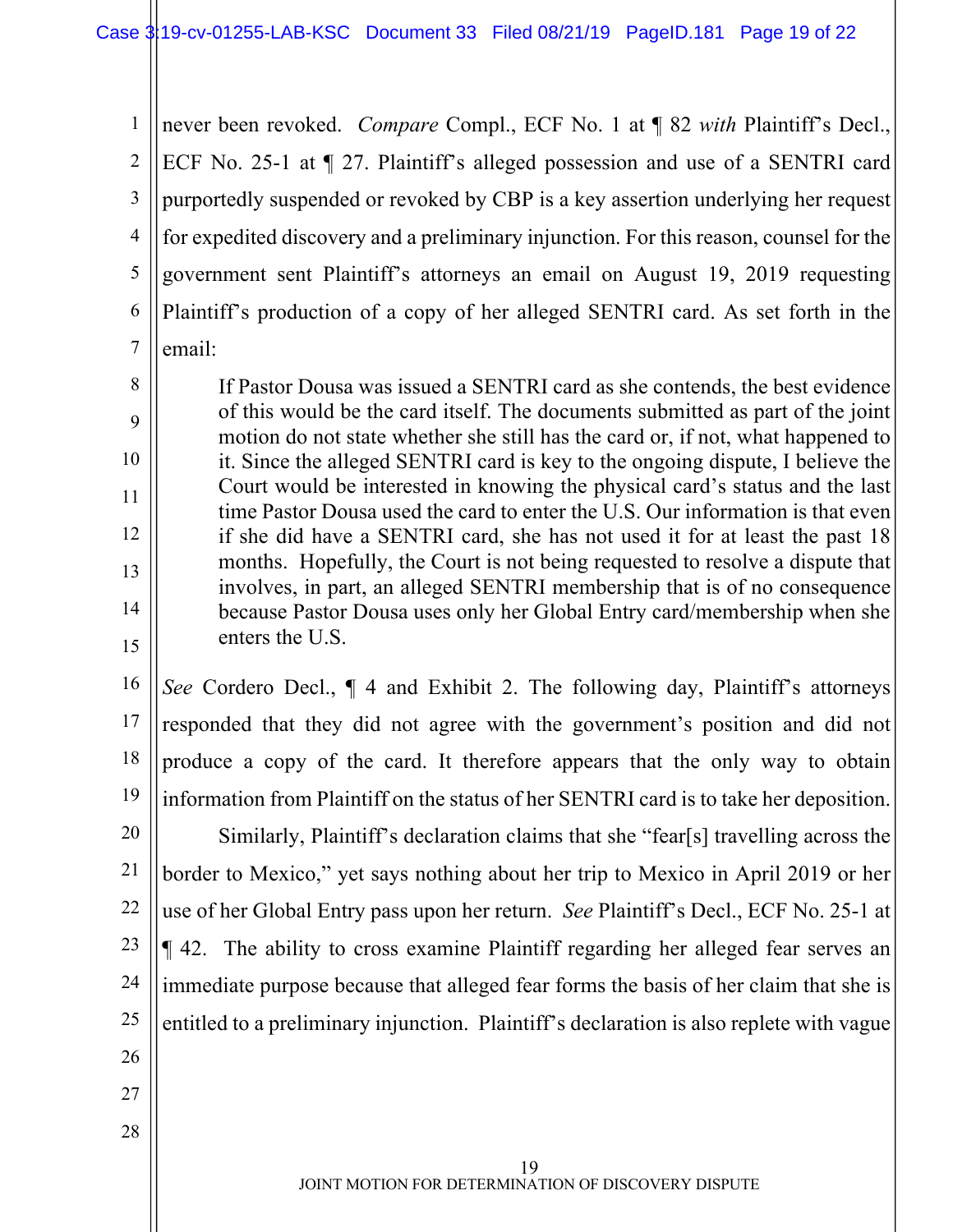1 2 claims of harm and alleged "targeting" of individuals that seem to have little or no connection to this case. *Id.* at ¶¶ 46-52.

3 4 5 6 7 8 9 10 11 12 13 14 If the Court denies Plaintiff's request for expedited discovery, the government will not need to take Plaintiff's deposition in advance of the due date for its opposition brief (currently September 9, 2019). But, if Plaintiff is granted expedited discovery, the government will request, and should be permitted, to depose Plaintiff in order to cross examine her on the assertions made in her declaration. *See United States v. Zerjav*, No. 08-CV-00207 ERW, 2008 WL 2486032, at \*2 (E.D. Mo. June 18, 2008) (recognizing defendants' need to conduct early discovery and permitting defendants to "depose nine of the eighteen affiants identified in Plaintiff's motion for a preliminary injunction"). Because this deposition will be limited to the issues raised in Plaintiff's declaration, the Court should also permit the government to depose Plaintiff more broadly in course of normal discovery, should Plaintiff's complaint survive the pleading stage.

**II.**

**Conclusion**

- 15
- 16

#### 17

#### 18 19 20 21 22 23 24 25 26 Plaintiff seeks expedited discovery in this case. But the evidence submitted in support of her request, and in opposition, does not support any violation of constitutional rights. That charge is supported solely by Plaintiff's speculative allegations – not evidence. In fact, this entire lawsuit appears based on a media report regarding an alleged SENTRI pass that Plaintiff never says she had and likely never existed. Moreover, even if Plaintiff did possess a SENTRI pass at some point long ago, Plaintiff does not meet her burden to show good cause for expedited discovery, in part, because she is able to enter the United States with her Global Entry card. Contrary to Plaintiff's belief, her expedited entry right has not been suspended or revoked.

- 27
- 28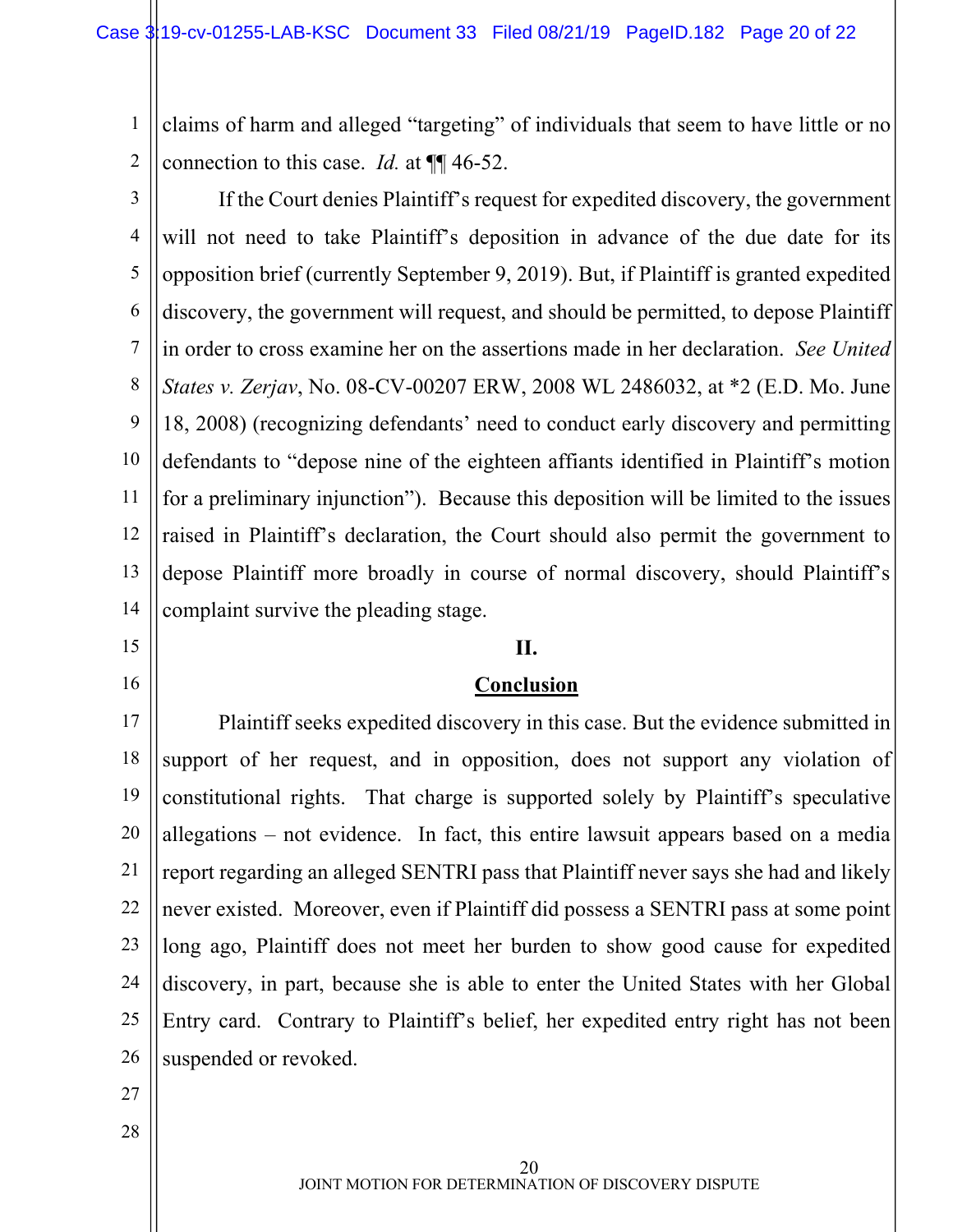1 2 3 4 5 6 7 In sum, there is no reason why discovery cannot proceed in the normal course in this action. That said, in the event the Court permits expedited discovery, the government will request, and should be allowed, to take Plaintiff's deposition on the topics raised by her declaration prior to its September 9, 2019 deadline to respond to the motion for preliminary injunction. This deposition should not preclude the government from further deposing Plaintiff once it obtains additional information and documents through regular discovery.

| 9  | DATED: | August 21, 2019 | Respectfully submitted,                              |
|----|--------|-----------------|------------------------------------------------------|
| 10 |        |                 | ROBERT S. BREWER, JR.                                |
| 11 |        |                 | <b>United States Attorney</b>                        |
| 12 |        |                 |                                                      |
| 13 |        |                 | s/ Michael Garabed<br>ERNEST CORDERO, JR             |
| 14 |        |                 | Assistant U.S. Attorney                              |
|    |        |                 | California Bar No. 131865                            |
| 15 |        |                 | E-mail: ernest.cordero@usdoj.gov                     |
| 16 |        |                 | MICHAEL A. GARABED                                   |
| 17 |        |                 | Assistant U.S. Attorney<br>California Bar No. 223511 |
|    |        |                 | E-mail: michael.garabed@usdoj.gov                    |
| 18 |        |                 | United States Attorney's Office                      |
| 19 |        |                 | 880 Front Street, Room 6293                          |
| 20 |        |                 | San Diego, CA 92101-8893                             |
|    |        |                 | Telephone: (619) 546-7478/7703                       |
| 21 |        |                 | Facsimile: (619) 546-7751                            |
| 22 |        |                 | <b>Attorneys for Federal Defendants</b>              |
| 23 |        |                 |                                                      |
| 24 |        |                 |                                                      |
| 25 |        |                 |                                                      |
| 26 |        |                 |                                                      |
| 27 |        |                 |                                                      |
| 28 |        |                 |                                                      |
|    |        |                 | 21                                                   |
|    |        |                 | JOINT MOTION FOR DETERMINATION OF DISCOVERY DISPUTE  |
|    |        |                 |                                                      |